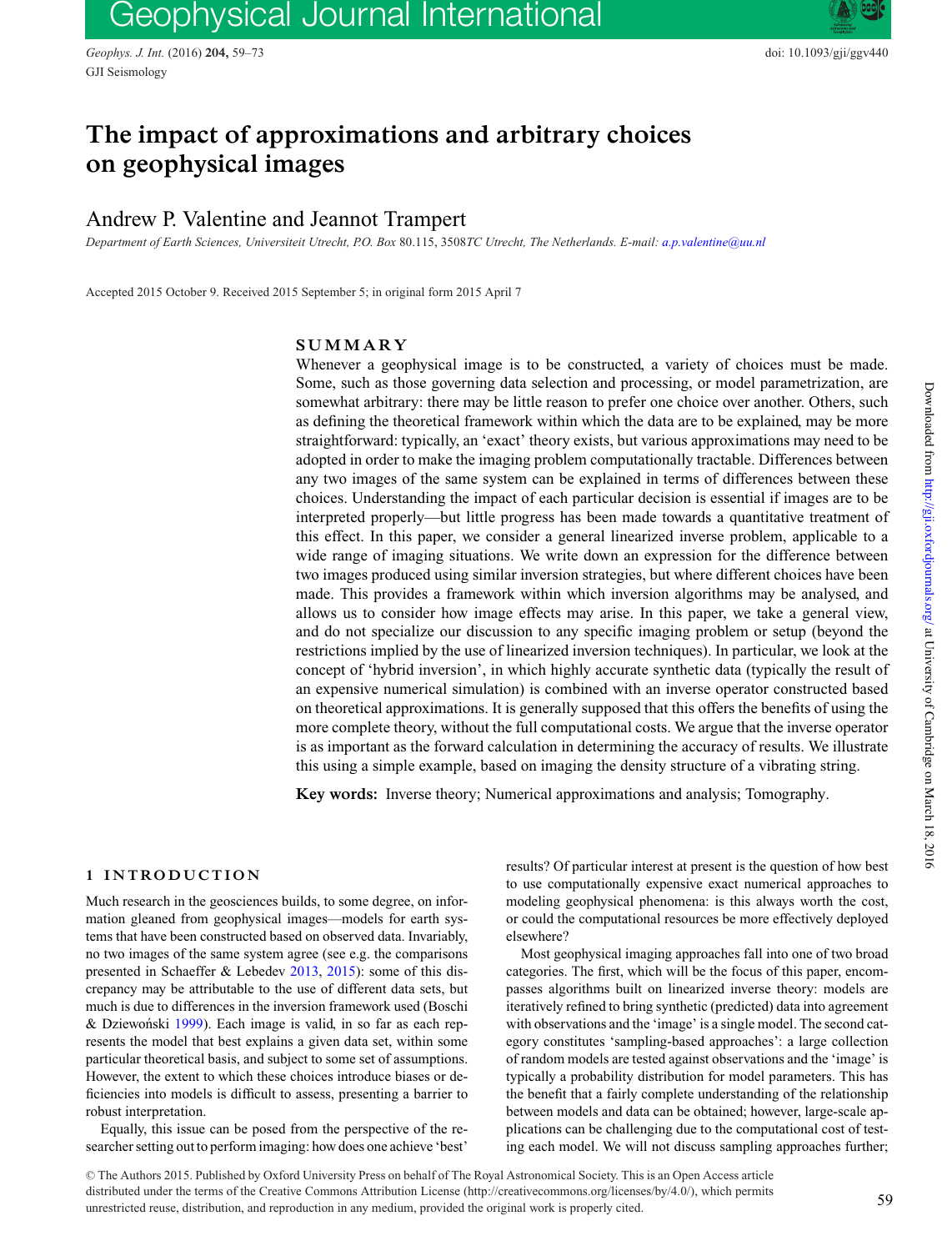examples include Sambridge [\(1999\)](#page-14-3), Bodin & Sambridge [\(2009\)](#page-14-4), Dosso *et al.* [\(2012\)](#page-14-5), Käufl *et al.* [\(2014\)](#page-14-7) and de Wit *et al.* (2014).

Within the framework of linear inverse theory, various approaches have been developed to allow quantification of the accuracy or quality of any particular inversion. Measures of resolution quantify the degree to which a hypothetical structural feature could be imaged using a particular technique: either through direct inversion of synthetic data (such as the 'chequerboard test', which remains popular despite its limitations—see Lévêque *et al.* [1993\)](#page-14-8), or through analysis of the resolution operator (e.g. Trampert *et al.* [2013\)](#page-14-9). The degree to which the imaging process constrains any particular model parameter may be assessed by exploring the relationship between model and synthetic in the region of the best-fitting model (e.g. Meju & Hutton [1992;](#page-14-10) Valentine & Trampert [2012\)](#page-14-11), by relying on the assumptions underpinning linear inverse theory (e.g. Fichtner & Trampert [2011b\)](#page-14-12), or by framing the inversion in a Bayesian context (e.g. Tarantola & Valette [1982\)](#page-14-13). In principle, these techniques allow uncertainties or systematic errors associated with data noise and theoretical approximations to be taken into account. However, the results are limited by the validity of the imaging approach used, and the role of any assumptions underpinning this remain difficult to test.

In this paper, we develop and analyse a general expression describing the relationship between images produced by any two distinct linearized inversion algorithms. We begin by setting out a general formulation of linear inverse theory, and use this to obtain an expression for the difference between models produced by any pair of inversions. In particular, we consider the case where weakly non-linear problems are tackled iteratively using a linear algorithm. By analysing this expression, we can determine the various effects that contribute to discrepancies between geophysical images, and we can explore how certain common choices may affect images. In particular, we consider the case of 'hybrid' inversion schemes, whereby high-quality numerical forward calculations are combined with approximate inverse operators, and demonstrate that this approach does not necessarily yield any significant improvement over computing all quantities approximately. Our analysis may similarly apply to inversions based on the adjoint technique, particularly where smoothing or other post-processing is carried out. We also briefly consider a common modification to the inversion algorithm that takes the limited resolution of the imaging operator into account, and results in a non-linear inversion operator. We illustrate this discussion using a toy problem—imaging the density structure of a non-uniform vibrating string—which has a number of features in common with geophysical inversions for earth structure.

#### **2 LINEARIZED INVERSE THEORY**

Solving an inverse problem requires us to find the model, **m**, for which synthetic data,  $s(m)$ , are in closest agreement with observations, **d**. For any points in model space,  $\mathbf{m}_i$  and  $\mathbf{m}_{i+1}$  and linear operator  $S_{m_i}$ , we can write the function  $s(m)$  in the form of a linear term and a remainder

$$
s(m_{i+1}) = s(m_i) + S_{m_i}(m_{i+1} - m_i) + b_{\mathcal{S}}(m_i, m_{i+1})
$$
 (1)

where  $\mathbf{b}_{\mathcal{S}}$  is defined by eq. (1), and encapsulates all functional behaviour not described by  $S_{m_i}$ . If we can identify a region of model space,  $\mathbb{S}_{m_i}$ , such that

$$
\|\mathbf{b}_{\mathcal{S}}(\mathbf{m}_{i}, \mathbf{m}_{i+1})\| < \varepsilon \,\forall \,\mathbf{m}_{i+1} \in \mathbb{S}_{m_{i}}
$$
\n(2)

for appropriately chosen  $\varepsilon$ , we regard  $S_{m_i}$  as a good linear approximation to the behaviour of **s**(**m**) within that region. Motivated by this, and identifying the predictions at  $\mathbf{s}(\mathbf{m}_{i+1})$  with the data we seek to explain, we can express a general linear inversion algorithm in the simple form

$$
\mathbf{m}_{i+1} = \mathbf{m}_i + \mathcal{S}_{m_i}^{-g} (\mathbf{d} - \mathbf{s}(\mathbf{m}_i))
$$
\n(3)

where  $S^{-g}$  represents some general inverse operator; we assume that it, too, is a linear operator. The choice of notation here suggests that *<sup>S</sup>*<sup>−</sup>*<sup>g</sup>* is somehow constructed from *<sup>S</sup>*. In most practical cases this will be true, and the inverse is usually derived by minimization of some specified 'misfit function', which quantifies the agreement between observations and synthetic data, under the assumption that eq. (1) is valid, and the  $\mathbf{b}_{\mathcal{S}}$  term negligible. However, the discussion in this paper does not require us to place any restrictions on the relationship between forward and inverse operators. It will typically be beneficial to apply eq. (3) iteratively, updating predictions and linear operators to reflect the improved model.

Fundamentally, this paper centres on understanding how changes to *<sup>S</sup>*<sup>−</sup>*<sup>g</sup>* and **<sup>s</sup>** are reflected in the image recovered at any given iteration. In general, we are concerned with deliberate changes, associated with choices made in establishing the inversion framework. However, we draw readers' attention to the existence of a large body of work in the numerical analysis literature, focusing on the stability of linear systems (e.g. van der Sluis [1975;](#page-14-14) Stewart [1977;](#page-14-15) Golub & van Loan [2012\)](#page-14-16). In these papers, interest is typically focused on 'accidental' changes in quantities, due to the limitations of finite-precision arithmetic. Nevertheless, both results and analysis strategies may be of interest in the present case. In particular, perturbations to the inverse operator are generally found to be more pernicious than those in the forward calculation, especially when the linear system is ill-conditioned (e.g. Grcar [2010\)](#page-14-17).

For illustrative purposes, we remark that a natural choice for *S* is an operator built using the partial derivatives of **s**(**m**) with respect to the model parameters: in the simplest form,

$$
S_{m_i}(\mathbf{x}) = \mathbf{A}\mathbf{x} \tag{4a}
$$

for any appropriately dimensioned vector **x**, and where  $A_{ij} =$ ∂*s<sub>i</sub>* /∂*m j*  $\Big|_{m=m_i}$  (sometimes referred to as the Jacobian or Frechet derivatives matrix). Typically, this does not have an exact inverse, as **A** is not square, and may not be full rank. A variety of choices for the inverse operator are therefore possible, but one common choice is the 'least-squares' solution (e.g. Menke [1989\)](#page-14-18), which can be expressed

$$
S_{m_i}^{-g}(x) = (A^T A + D)^{-1} A^T x
$$
\n(4b)

where **D** is some regularization matrix; one common choice is to employ 'Tikhonov regularization', in which case  $D = \epsilon I$  for some appropriately chosen value of  $\epsilon$ . We note that a more complete formulation of least squares in the presence of Gaussian uncertainties has been given by Tarantola & Valette [\(1982\)](#page-14-13); however, this cannot in general be expressed in the form of a linear operator. We will return to this in Section 3.3; nevertheless, this paper is concerned with the behaviour of eq. (3) in general, rather than on any specific choices for the various quantities involved.

#### **2.1 The null spaces**

Any linear operator,  $\mathcal{L}$ , which maps between two vector spaces, can be represented as a matrix, **L**. In this paper, we are concerned with mappings between an *M*-dimensional model space and an *N*-dimensional data space; typically,  $N \gg M$ . If  $\mathcal L$  is a forward mapping (i.e. it maps from models into data), then **L** will be an  $N \times M$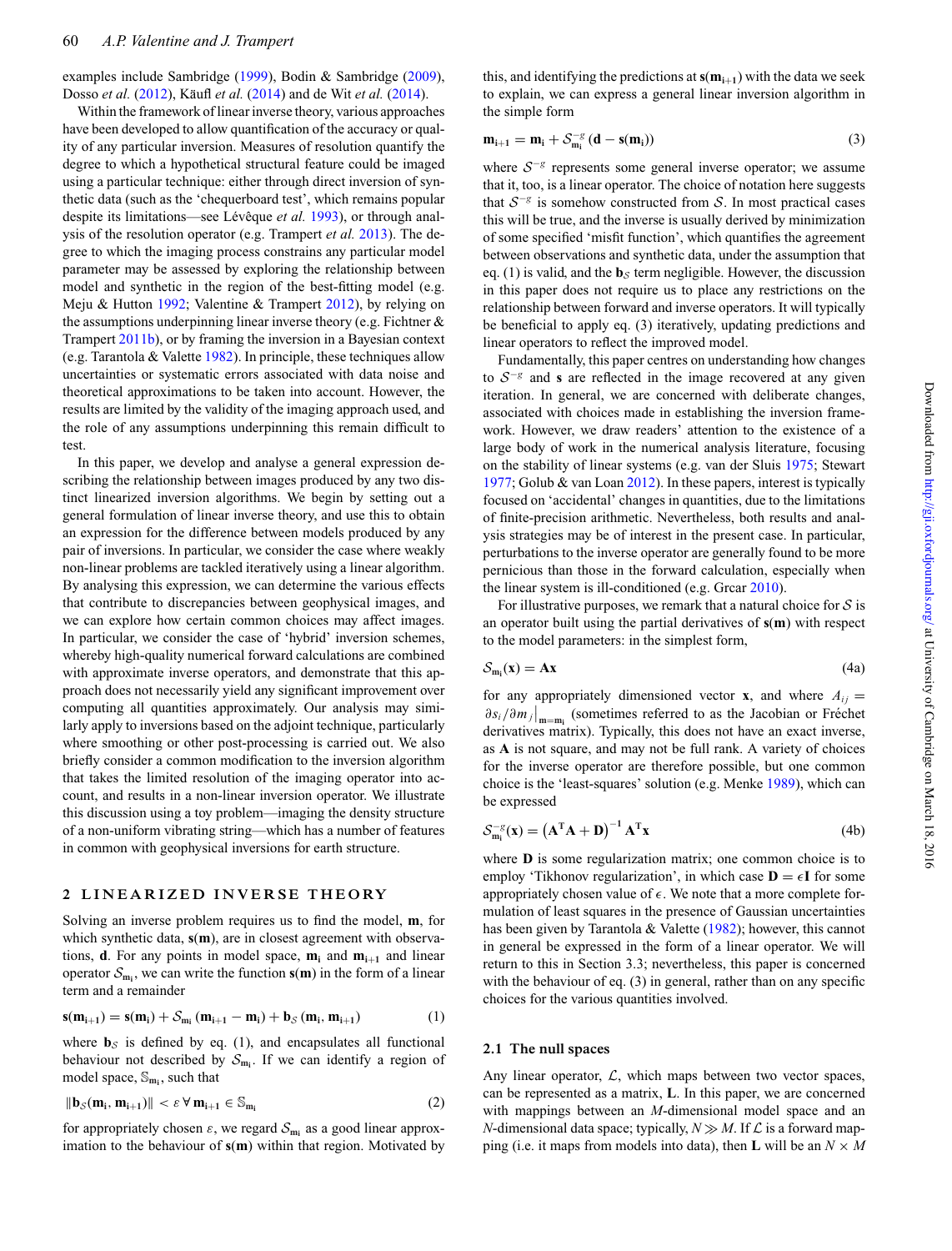matrix. Every matrix can be characterized by its four 'fundamental subspaces'. We suppose that **L** has *L* linearly independent columns  $(L \leq M$ ; we will assume that  $M \leq N$ ), and—equivalently—*L* linearly independent rows. These can be regarded as bases for *L*-dimensional vector spaces, known as the 'column space' and the 'row space' of **L**, respectively. For any model **m**, **Lm** must lie within the column space of **L**; similarly, **LTd** will lie in the row space of **L** for any **d**. The column space may also be referred to as the 'image' of the operator *L*, while the row space is its 'coimage'.

The left null space of **L** (or, equivalently, the cokernel of  $\mathcal{L}$ ), is the  $(N - L)$ -dimensional space representing the portion of the data space that cannot be accessed using **L**; if **d** lies in the left null space, then  $L^{T}d = 0$ . The right null space (or kernel of  $\mathcal{L}$ ) is the set of all models that lie outside the row space of **L**, and consequently map to zero: if **m** lies in the right null space,  $\mathbf{L}\mathbf{m} = \mathbf{0}$ . Clearly, the right null space has dimension  $(M - L)$ . The singular value decomposition (SVD) provides a mechanism for accessing these spaces: we can write

$$
\mathbf{L} = (\mathbf{U}_1 \quad \mathbf{U}_0) \begin{pmatrix} \Sigma & \mathbf{0} \\ \mathbf{0} & \mathbf{0} \end{pmatrix} \begin{pmatrix} \mathbf{V}_1^{\mathrm{T}} \\ \mathbf{V}_0^{\mathrm{T}} \end{pmatrix} \tag{5}
$$

where  $U = (U_1 \ U_0)$  and  $V = (V_1 \ V_0)$  are unitary matrices, whose columns are referred to as the left and right singular vectors, respectively, and where  $\Sigma = \text{diag}(\sigma_1, \sigma_2, \ldots, \sigma_L)$  with  $\sigma_i \ge \sigma_{i+1}$ . Then,  $U_1$  consists of *L* unit vectors spanning the column space of **L**, while  $U_0$  spans the left null space. Similarly, the *L* columns of  $V_1$  span the row space of **L** and  $V_0$  defines the right null space. Various algorithms exist for computing the SVD efficiently (see e.g. Golub & van Loan [2012\)](#page-14-16); note that in the case where  $L = M = N$ , the SVD is closely related to matrix diagonalization.

Similarly, the inverse operator  $\mathcal{L}^{-g}$  has its own image, coimage, kernel and cokernel. In many cases, the inverse will be constructed so that its image is equivalent to, or a subset of, the coimage of *L*. However, again, we need not make that assertion here. For simplicity, in the remainder of this paper we shall largely avoid the terms (co-)image and (co-)kernel, and instead refer to each operator as having two image and two null spaces, one each on the data side and the model side. This may not appeal to mathematicians, but in our experience is a common usage within the geophysics community. We do not believe that any confusion should ensue.

#### **2.2 The 'resolution' operator**

We can consider the effect of applying eq. (3) to a synthetic data set, corresponding to some known model,  $m_{true}$ . Replacing **d** with **s**(**mtrue**), and making use of eq. (1), a single model update starting from **m**<sup>i</sup> will result in a recovered model

$$
\mathbf{m}_{\text{rec}} = \mathbf{m}_{i} + \mathcal{S}_{m_{i}}^{-g} \mathcal{S}_{m_{i}} \left( \mathbf{m}_{\text{true}} - \mathbf{m}_{i} \right) + \mathcal{S}_{m_{i}}^{-g} \mathbf{b}_{\mathcal{S}} (\mathbf{m}_{i}, \mathbf{m}_{\text{true}}). \tag{6}
$$

The compound operator  $\mathcal{R}_{m_i}^S = \mathcal{S}_{m_i}^{-g} \mathcal{S}_{m_i}$  is often referred to as the 'resolution' operator, as it provides information on how well a given model can be recovered, or resolved. If  $\mathbf{m}_i$  and  $\mathbf{m}_{true}$  are sufficiently close and the operator *S* provides a good approximation to the local behaviour of **s**(**m**) in the sense of eq. (2), then the term involving  $\mathbf{b}_{\mathcal{S}}$  will be negligible. Then, it can be seen that  $\mathbf{m}_{\text{rec}}$  is a version of **m**<sub>true</sub> subject to any distortions imposed by the imaging process. Unless  $S^{-g}$  is an exact inverse of S, a perfect recovery is not always possible. In particular, we see that models can only be recovered up to an additive null space component: any part of  $m_{true}$  that lies in the null space of  $S_{m_i}$  can never be resolved. It is important to take this into account during interpretation and analysis of results (e.g. de Wit *et al.* [2012\)](#page-14-19). Of course, in practice it is impossible to properly assess whether  $\mathbf{m}_i$  is sufficiently close to  $\mathbf{m}_{true}$  for the  $\mathbf{b}_{\mathcal{S}}$ term to be neglected, but an assumption that this is true underpins any linearized approach.

If the iterative algorithm in eq. (3) has converged, we must have  $m_i = m_{i+1} = m_\infty$ . In this limit, we see that eq. (6) gives

$$
\mathcal{R}_{m_i}^{\mathcal{S}}\left(\mathbf{m}_{\infty} - \mathbf{m}_{\text{true}}\right) = \mathcal{S}_{m_i}^{-g} \mathbf{b}_{\mathcal{S}}\left(\mathbf{m}_{\infty}, \mathbf{m}_{\text{true}}\right) . \tag{7}
$$

In the case where  $\mathbf{b}_S$  is negligible, we see that convergence implies that any difference between  $\mathbf{m}_{true}$  and  $\mathbf{m}_{\infty}$ —that is, between reality and the recovered image—lies in the null space of the resolution operator. This implies that the model is 'accurate' in so far as it can be resolved by the inversion algorithm. If  $\mathbf{b}_{\mathcal{S}}$  is not negligible, some part of the difference will lie within the image space of the resolution operator, and the recovered model contains systematic error. Note that the kernel of  $\mathcal{R}^{\mathcal{S}}$  must contain the null space of *S*, but may be larger; similarly, the image space of  $\mathcal{R}^{\mathcal{S}}$  must be a subset of, or equal to, the image space of  $S^{-g}$ . In practice, inversion algorithms may not be continued until complete convergence is obtained (i.e. where the model ceases to change between successive iterations): it is common to terminate the inversion procedure once a model that is deemed 'sufficiently good' has been obtained. In such a case, recovered models may deviate from the 'true' model outside the null space of the resolution operator.

#### **2.3 The relative evolution of two linearized inversions**

For a given data set, we can compare the results obtained by performing imaging using two separate inversion algorithms. One relies on a forward model  $s(m)$  and an inverse operator  $S^{-g}$ , as in eq. (3); the other has the same general form, but uses a different forward model,  $f(p)$ , and inverse operator  $\mathcal{F}^{-g}$ . We assume that in both cases, the model space is parametrized in the same way. We place no restrictions upon the manner in which the operators may differ, but one might envisage comparing two alternative computational implementations of the forward model, perhaps based on different assumptions; or comparing different schemes for regularizing or smoothing the inverse operator. More abstractly, one might wish to compare idealized, 'perfect' forward and inverse operators with those that can be obtained computationally, to explore how results might be affected by approximations, discretization errors, numerical effects and so forth. We discuss some of these possibilities in Section 3.2, below.

However the algorithmic differences arise, we can write a comparison between the solutions at the  $(i + 1)$ th iteration as

$$
\Delta_{i+1} = \Delta_i + \left(\mathcal{F}_{p_i}^{-g} - \mathcal{S}_{m_i}^{-g}\right) d + \mathcal{S}_{m_i}^{-g} s(m_i) - \mathcal{F}_{p_i}^{-g} f(p_i) \tag{8a}
$$

where we have defined  $\mathbf{\Delta}_i = \mathbf{p}_i - \mathbf{m}_i$ . Application of eq. (1), or its counterpart for **f**(**p**), allows us to also express this in the alternate forms

$$
\Delta_{i+1} = (\mathcal{I} - \mathcal{S}_{m_i}^{-g} \mathcal{S}_{m_i}) \Delta_i + (\mathcal{F}_{p_i}^{-g} - \mathcal{S}_{m_i}^{-g}) d + \mathcal{S}_{m_i}^{-g} s(p_i)
$$

$$
- \mathcal{F}_{p_i}^{-g} f(p_i) - \mathcal{S}_{m_i}^{-g} b_{\mathcal{S}} (m_i, p_i)
$$
(8b)

and

$$
\Delta_{i+1} = (\mathcal{I} - \mathcal{F}_{pi}^{-g} \mathcal{F}_{p_i}) \Delta_i + (\mathcal{F}_{pi}^{-g} - \mathcal{S}_{m_i}^{-g}) d + \mathcal{S}_{m_i}^{-g} s(m_i)
$$
  
-  $\mathcal{F}_{pi}^{-g} f(m_i) + \mathcal{F}_{pi}^{-g} b_{\mathcal{F}} (p_i, m_i)$  (8c)

where *I* is used to denote the identity operator, and where  $\mathbf{b}_{\mathcal{F}}$  is defined in analogy with  $\mathbf{b}_{\mathcal{S}}$ . The  $\mathbf{b}_{\mathcal{S}}$  and  $\mathbf{b}_{\mathcal{F}}$  terms arise because in general, the forward problem is known to be non-linear; nevertheless, the inversion algorithms themselves are linearized, as discussed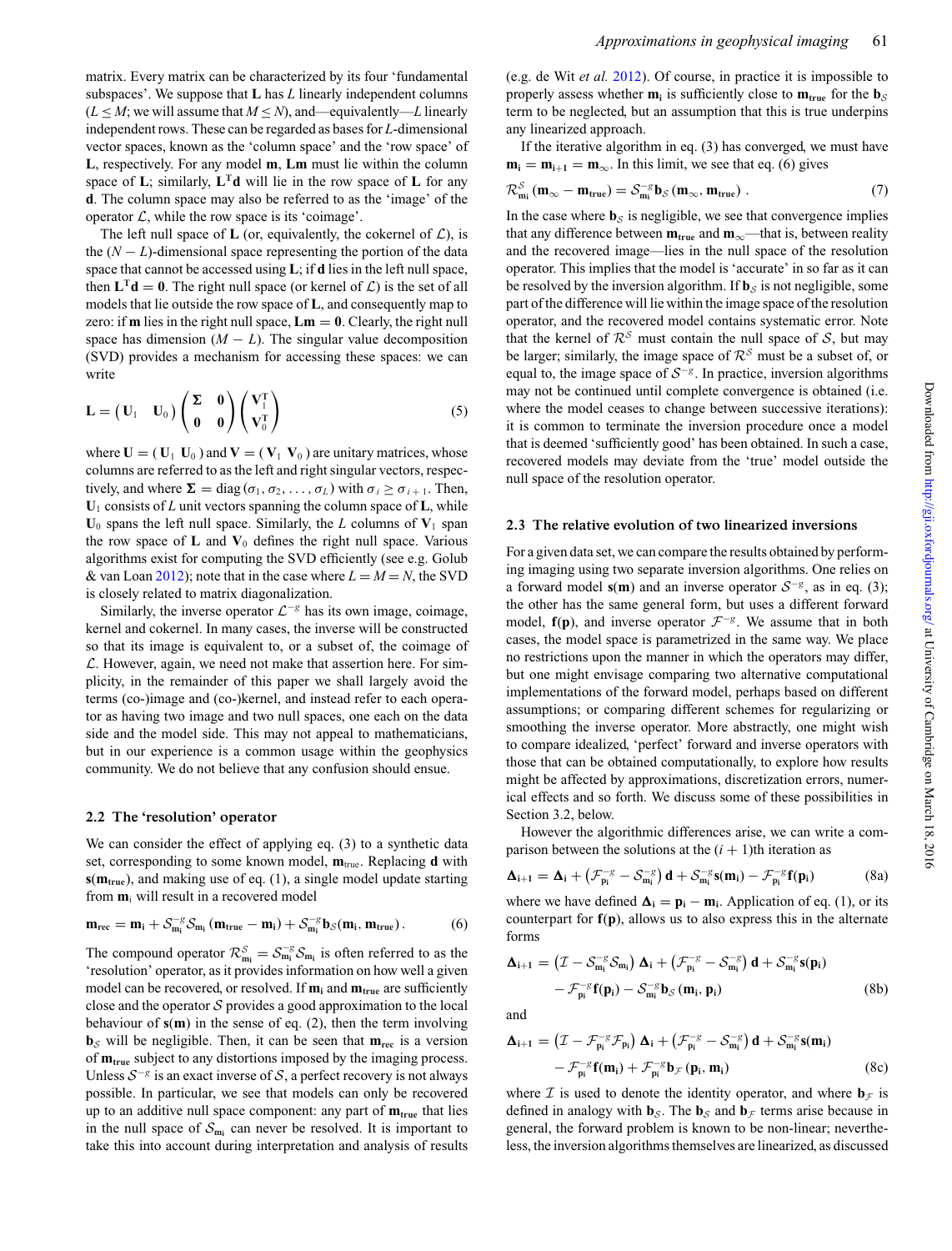above. Note that an iteration-by-iteration comparison may not always lend itself to meaningful interpretation: different algorithms may follow very different paths through model space, yet converge to similar points. In such cases, while eq. (8a) remains mathematically well defined, insights into image quality will likely come from consideration of the position at convergence (see e.g. Section 3.1.4). On the other hand, where differences between algorithms are more subtle, the iteration-by-iteration comparison may prove instructive.

#### **3 ANALYSIS AND DISCUSSION**

To gain some insight into where differences between two images arise, we can identify a number of different effects contributing to, for example, eq. (8b), which can be expressed in the form

$$
\Delta_{i+1} = \Delta_{i+1}^{\text{res}} + \Delta_{i+1}^{\text{path}} + \Delta_{i+1}^{\text{fwd}} + \Delta_{i+1}^{\text{inv}} + \Delta_{i+1}^{\text{cross}}.
$$
\n(9a)

The first term, 
$$
\frac{1}{2}
$$

$$
\mathbf{\Delta}_{i+1}^{\text{res}} = \left(\mathcal{I} - \mathcal{S}_{m_i}^{-g} \mathcal{S}_{m_i}\right) \mathbf{\Delta}_i - \mathcal{S}_{m_i}^{-g} \mathbf{b}_{\mathcal{S}} \left(\mathbf{m}_i, \mathbf{p}_i\right) \tag{9b}
$$

arises from limitations in the resolution of the imaging process. A comparison with eq. (6) reveals that this term represents the part of  $\Delta_i$  that cannot be accessed by the imaging framework. The second term,

$$
\Delta_{i+1}^{\text{path}} = \left( \mathcal{S}_{p_i}^{-g} - \mathcal{S}_{m_i}^{-g} \right) \left( \mathbf{d} - \mathbf{s}(p_i) \right),\tag{9c}
$$

represents effects that arise because each inversion follows a different path through model space. The third term depends solely on the difference between the forward models,

$$
\Delta_{i+1}^{\text{fwd}} = \mathcal{S}_{p_i}^{-g} \big( \mathbf{s}(\mathbf{p}_i) - \mathbf{f}(\mathbf{p}_i) \big) \,, \tag{9d}
$$

while the fourth depends solely on the difference between the inverse operators,

$$
\Delta_{i+1}^{\text{inv}} = \left(\mathcal{F}_{pi}^{-g} - \mathcal{S}_{pi}^{-g}\right) \left(\mathbf{d} - \mathbf{s}(\mathbf{p}_i)\right). \tag{9e}
$$

Finally,

$$
\Delta_{i+1}^{\text{cross}} = \left(\mathcal{F}_{pi}^{-g} - \mathcal{S}_{pi}^{-g}\right) \left(\mathbf{s}(\mathbf{p}_i) - \mathbf{f}(\mathbf{p}_i)\right) \tag{9f}
$$

represents the interaction between the differences in forward and inverse operators. Clearly this could be absorbed into  $\Delta_{i+1}^{\text{fwd}}$  or  $\Delta_{i+1}^{\text{inv}}$ , but it may assist interpretation to maintain it as a separate term, rather than choosing one or the other of these options.

#### **3.1 Designing an inversion scheme**

The effects of any choice made in setting up an inversion scheme can be analysed through eq. (9). It is important to recognize that the relative significance of the various terms in this equation depend on their geometrical relationships, as well as on their magnitudes. By the triangle inequality, we must have

$$
\left\| \boldsymbol{\Delta}_{i+1}^{fwd} + \boldsymbol{\Delta}_{i+1}^{inv} + \boldsymbol{\Delta}_{i+1}^{cross} \right\| \le \left\| \boldsymbol{\Delta}_{i+1}^{fwd} \right\| + \left\| \boldsymbol{\Delta}_{i+1}^{inv} \right\| + \left\| \boldsymbol{\Delta}_{i+1}^{cross} \right\| \tag{10}
$$

and thus it need not be the case that two inversion algorithms which rely on a common forward model—or a common inverse operator will necessarily yield results that are more similar than those of two inversion algorithms which differ in both forward model and inverse operator.

#### *3.1.1 The forward calculation*

If two inversion schemes are set up so that at any given point, they use the same inverse operator, but use different forward models for calculating synthetic data, we have  $\mathcal{F}^{-g} = \mathcal{S}^{-g}$ , and thus

 $\Delta_{i+1}^{inv} = \Delta_{i+1}^{cross} = 0$ . This might entail comparing forward codes built on different numerical integration schemes, or comparing numerical integration with asymptotic methods (for seismological examples, see Cormier [2007\)](#page-14-20). Alternatively, the same forward code might be used in both cases, but with different settings—perhaps to explore the extent to which numerical discretization errors propagate into solutions. If we assume that both inversions start from the same initial model, so that  $\mathbf{p}_0 = \mathbf{m}_0$ , we see from eq. (9) that the driving force for any difference in recovered images must come from  $\Delta_{i+1}^{\text{fwd}}$ . Resolution and path-dependent effects then govern how these differences accumulate over multiple iterations. Note that these terms contain  $S$  and  $\mathbf{b}_S$  which arise from our use of eq. (1) to redefine the point at which **s** is evaluated, and this may need to be accounted for if **s** is assumed to have any specific form or properties.

From eq. (9d), we see that the differences between forward models are only relevant to the extent that they lie within the data image space of the inverse operator,  $S_{m_i}^{-g}$ ; any differences that lie within its data null space will be discarded. If we suppose that **<sup>s</sup>** and *<sup>S</sup>*<sup>−</sup>*<sup>g</sup>* are obtained based on the same—approximate—physical theory, we can ask how changing to a more accurate forward calculation, represented by **f**, will affect results. We discuss this question in more detail in Section 3.2.3, below, but where approximations are physically motivated, it is quite possible that a significant part of the 'improvement' from **s** to **f** lie in the null space of  $\mathcal{F}^{-g}$ . As a trivial illustration, suppose that **s** and **S**−*<sup>g</sup>* are computed for verticalchannel seismic data only, whereas**f** is more complete, and includes horizontal motion. This additional information would not, however, be accessible using  $\mathcal{F}^{-g} (= \mathcal{S}^{-g})$ . The same issue can be viewed from the opposite perspective: if any part of **s** can be shown to lie in the null space of  $S^{-g}$ , then this can be omitted without affecting results. In some circumstances, this could offer a route to accelerating the forward calculation—and thus, the imaging process as a whole—without degradation in image quality.

#### *3.1.2 The inverse operator*

If, instead, the forward models are identical (so that  $f = s$ ) but the inverse operators are allowed to differ, we have  $\Delta_{i+1}^{\text{fwd}} = \Delta_{i+1}^{\text{cross}} = 0$ . Now, any differences between images must be driven by  $\mathbf{\Delta}_{i+1}^{inv}$ . One can envisage comparing a simple gradient-descent inversion scheme with one that attempts to accelerate convergence by incorporating second-order information, such as a (quasi-)Newton method (e.g. Pratt *et al.* [1998\)](#page-14-21). Similarly, the effects of changes to how data are filtered and processed can also be explored by regarding these as modifications to the inverse operator—see Section 3.2.2. Regardless of how the differences arise, it is important to recognize that *<sup>F</sup>*<sup>−</sup>*<sup>g</sup>* and *<sup>S</sup>*<sup>−</sup>*<sup>g</sup>* need not act in the same subspaces, and that—particularly in high-dimensional settings—even small changes to the operators can result in very different null spaces. Thus, the contribution from  $\Delta_{i+1}^{inv}$  may appear to scale unpredictably with the apparent 'size' of the change in operator.

In the previous section, considering the forward calculation, we have noted that knowledge of the geometric relationships between quantities may enable computational efficiencies. However, this is not generally possible for the inverse operator:  $\mathbf{\Delta}_{i+1}^{\text{inv}}$  depends upon the data, which cannot usually be known to lie in any particular subspace. Thus, any change in the operator has the potential to affect results. Within our framework, the definition of the inverse operator (see eq. 3) is quite broad, fully encapsulating the connection between observed data and recovered model. Thus—for example—choices regarding data selection and processing, or model parametrization,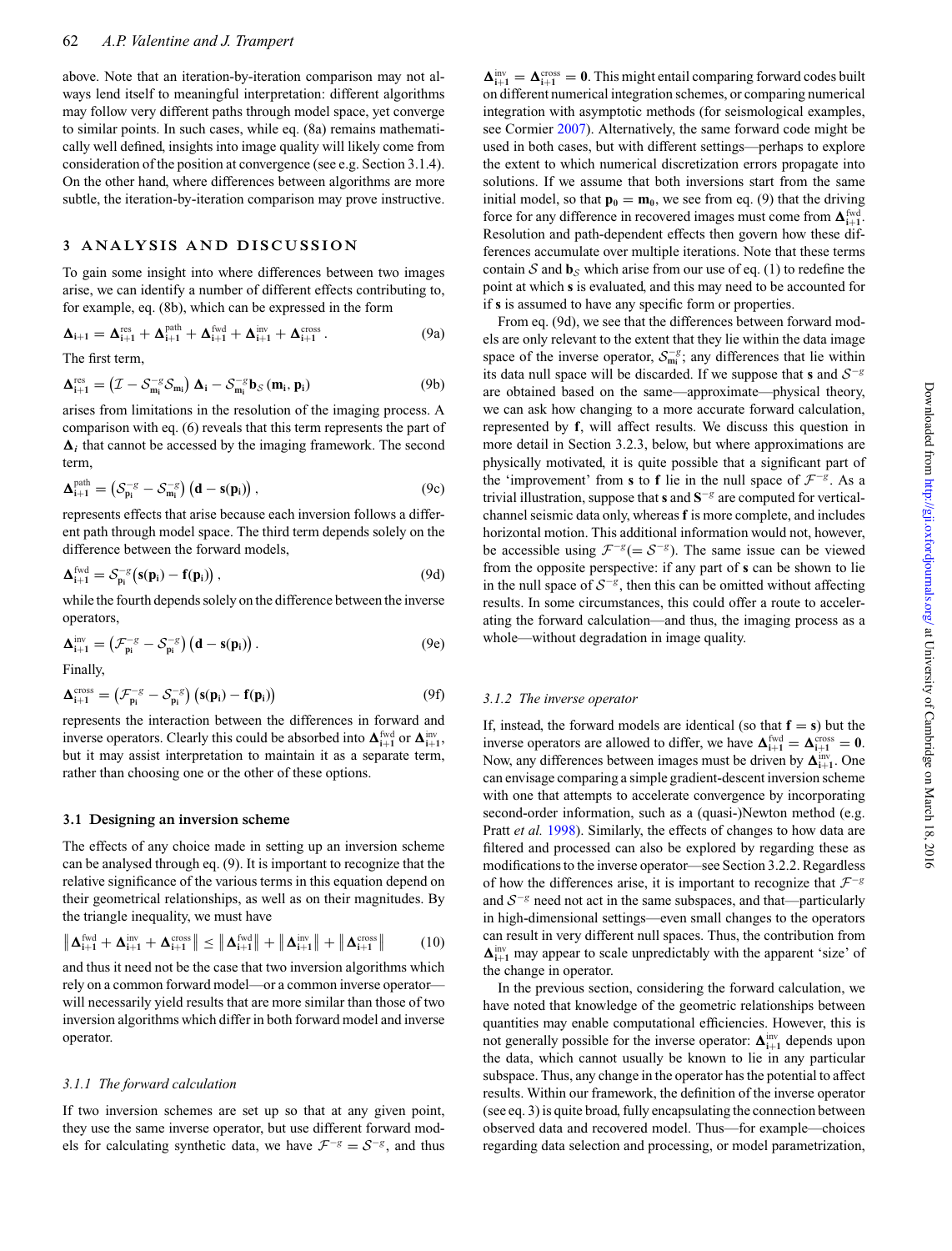are most naturally considered in terms of transformations acting upon this operator. We discuss this point in more detail in Section 3.2, below.

#### *3.1.3 The cross term*

The final term,  $\Delta_{i+1}^{\text{cross}}$ , has a somewhat counter-intuitive form, with the inverse operator from one algorithm acting on the forward operator from the other algorithm. However, interpretation is straightforward if one views eq. (9) as expressing differences in models in terms of the differences in the operators used in their construction. Then, the cross term simply represents the interaction between differences in inverse operators and differences in forward calculations. Plainly, it is only relevant in comparisons where both aspects differ.

If this is the case,  $\mathbf{\Delta}_{i+1}^{\text{cross}}$  must be considered in conjunction with the effects described in Sections 3.1.1 and 3.1.2. When all three terms are considered together, some simplification is possible, such that

$$
\boldsymbol{\Delta}_{i+1}^{\text{fwd}} + \boldsymbol{\Delta}_{i+1}^{\text{inv}} + \boldsymbol{\Delta}_{i+1}^{\text{cross}} = \mathcal{F}_{p_i}^{-g} \big( \mathbf{d} - \mathbf{f}(p_i) \big) - \mathcal{S}_{p_i}^{-g} \big( \mathbf{d} - \mathbf{s}(p_i) \big) \,, \quad (11)
$$

and this, in turn, will partially cancel with  $\mathbf{\Delta}_{i+1}^{\text{path}}$ . In some cases, combining terms in this manner will simplify the analysis. As has already been observed, there is no reason to assume that the effect of these terms combined will necessarily be less than either  $\Delta_{i+1}^{fwd}$  or  $\Delta_{i+1}^{\text{inv}}$  individually. It is quite possible for an inversion scheme that uses approximate methods for obtaining both synthetic data and the inverse operator to give more accurate results than one that computes one of these quantities exactly, and any argument to the contrary must be based upon the specific details of the approximations made.

#### *3.1.4 The position at convergence*

Implicit in the use of an iterative algorithm, eq. (3), is the assumption that if sufficient iterations are performed, the system will converge to some particular model: we denote this by **m**∞, as in Section 2.2. Within our comparison of two inversion algorithms, once both have converged we must have  $\Delta_i = \Delta_{i+1} = \Delta_{\infty}$ . Thus, again considering eq. (8b), we have

$$
\begin{split} \mathcal{S}_{\mathbf{m}_{\infty}}^{-g} \mathcal{S}_{\mathbf{m}_{\infty}} \mathbf{\Delta}_{\infty} + \mathcal{S}_{\mathbf{m}_{\infty}}^{-g} \mathbf{b}_{\mathcal{S}} (\mathbf{m}_{\infty}, \mathbf{p}_{\infty}) \\ &= \mathcal{S}_{\mathbf{m}_{\infty}}^{-g} (\mathbf{s}(\mathbf{p}_{\infty}) - \mathbf{f}(\mathbf{p}_{\infty})) - \mathcal{S}_{\mathbf{m}_{\infty}}^{-g} (\mathbf{d} - \mathbf{f}(\mathbf{p}_{\infty})), \end{split} \tag{12}
$$

where we have made use of the condition that, at convergence,  $\mathcal{F}_{\mathbf{p}_{\infty}}^{-g}(\mathbf{d} - \mathbf{f}(\mathbf{p}_{\infty})) = 0$ . The left-hand side of this expression will be recognized as representing the part of  $\Delta_{\infty}$  that can be resolved by the imaging setup—see Section 2.2. The right-hand side could clearly be simplified, but expressing it as two terms assists our interpretation.

The quantity  $\mathbf{d} - \mathbf{f}(\mathbf{p}_{\infty})$  represents the residuals obtained, at convergence, from the inversion using **<sup>f</sup>** and *<sup>F</sup>*<sup>−</sup>*<sup>g</sup>*. By definition, these lie in the data null space of *<sup>F</sup>*<sup>−</sup>*<sup>g</sup>*, and are typically assumed to correspond to observational uncertainties, or 'noise'—although this is only true if the assumption that the forward problem encapsulates all relevant physics is also true. If the (inverse) operator is represented as a matrix, the residuals will be orthogonal to every row of that matrix. However, they need not be orthogonal to the matrix representing *<sup>S</sup>*<sup>−</sup>*<sup>g</sup>*. In a high-dimensional data space, even small differences between  $\mathcal{F}^{-g}$  and  $\mathcal{S}^{-g}$  can result in the  $\mathcal{S}^{-g}_{m_{\infty}}(\mathbf{d} - \mathbf{f}(\mathbf{p}_{\infty}))$ term in eq. (12) becoming significant, particularly where the residuals are relatively large. Thus, even if two algorithms share similar forward codes (so that  $\mathbf{s}(\mathbf{p}_{\infty}) - \mathbf{f}(\mathbf{p}_{\infty})$  is small), different images may result.

#### **3.2 Practical applications: towards a better understanding of geophysical images**

Having described how the results of two imaging processes differ, it is natural to ask which gives 'better' results. This is not a straightforward question to answer, not least because quantifying image quality is challenging. We reiterate our comments in Valentine & Trampert [\(2012\)](#page-14-11): a distinction must be drawn between 'predictively accurate' images and 'geologically accurate' images. The model that faithfully describes the true state of a system need not be the model that most accurately explains observations when a given method for performing the forward calculation is used. If the forward method is inaccurate or incomplete in any respect, model alterations may mitigate these deficiencies. For example, some of the effects of using an inaccurate earth model when computing synthetic seismograms can be accommodated by altering the location of the seismic source (e.g. Dziewonski *et al.* [1981\)](#page-14-22), and many surface wave studies rely on 'crustal corrections' to attempt to account for near-surface structure (e.g. Bozdağ  $&$  Trampert [2008\)](#page-14-23). Similarly, the model that gives best results in conjunction with one method for performing the forward calculation need not be optimal with another.

#### *3.2.1 Model parametrization and 'nuisance' parameters*

Any finite model parametrization is necessarily incomplete: certain types of features or effects will not be representable. A typical tomographic model might specify *S*-wave velocity in a spherical harmonic basis, complete to angular order *L*: in setting up the inverse problem, we assume that there is no structural variation at scale lengths shorter than that corresponding to *L*, and that other physical properties of the Earth—including *P*-wave velocity, density, attenuation and anisotropy—are either known *a priori*, or correlate directly with the *S*-wave velocity. Of course, these assumptions are not truly valid and can introduce biases in results (see e.g. Trampert & Snieder [1996;](#page-14-24) Valentine & Woodhouse [2010\)](#page-14-25).

We are now in a position to discuss this effect in a very general sense. Suppose we can divide our model parameters into two independent classes, such that  $\mathbf{m} = (\mathbf{m}^{(1)}, \mathbf{m}^{(2)})$ . Within one inversion scheme, both are allowed to vary; in the other, the second subset take fixed values, so that  $\mathbf{p} = (\mathbf{p}^{(1)}, \mathbf{c})$ . Thus, the first class might correspond to those components with angular order  $l \leq L_1$ , while the second class represents higher degree components, such that  $L_1 < l \leq L_2$ . One can then explore the effect of neglecting the higher degree structure, by choosing  $\mathbf{c} = \mathbf{0}$ . Regardless of the comparison being made, we assume that the same forward calculation is used in each case, and write  $\mathbf{s}(\mathbf{m}_i) = \mathbf{s}(\mathbf{m}_i^{(1)}, \mathbf{m}_i^{(2)})$  and  $f(m_i) = s(m_i^{(1)}, c)$ . The forward operator *S* can similarly be partitioned, so that  $S_{m_i} = (S_{m_i}^{(1)}, S_{m_i}^{(2)})$ , while its counterpart for **f** must be  $\mathcal{F}_{\mathbf{p_i}} = (\mathcal{S}_{\mathbf{p_i}}^{(1)}, 0)$ . In practice, this might be achieved by using the same computational implementation in each case: typically, codes that rely on spherical harmonic model parametrizations allow the user to specify the maximum angular order to be considered.

We assume that the inverse operator for  $F$  is constructed to provide information only on those parameters that are allowed to vary, so that  $\mathcal{F}_{pi}^{-g} = (S_{pi}^{(1)^{-g}}, 0)$ . From eq. (8c), we therefore see that

$$
\begin{aligned} \left(\Delta_{i+1}^{(1)}\,,\ \Delta_{i+1}^{(2)}\right) &= \left(\left(\mathcal{I}-\mathcal{S}_{p_i}^{(1)^{-g}}\mathcal{S}_{p_i}^{(1)}\right)\Delta_i^{(1)} + \mathcal{S}_{p_i}^{(1)^{-g}}\left(\mathbf{d} - \mathbf{s}\big(\mathbf{p}_i^{(1)}, \mathbf{c}\big)\right) \\ &+ \mathcal{S}_{p_i}^{(1)^{-g}} \mathbf{b}_{\mathcal{S}}\big(\mathbf{p}_i^{(1)}, \mathbf{c}; \mathbf{m}_i^{(1)}, \mathbf{c}\big)\,,\ \Delta_i^{(2)}\right) \\ &- \left(\mathcal{S}_{m_i}^{(1)}\,,\ \mathcal{S}_{m_i}^{(2)}\right)^{-g}\big(\mathbf{d} - \mathbf{s}\big(\mathbf{m}_i^{(1)}, \mathbf{m}_i^{(2)}\big)\big) \end{aligned} \tag{13a}
$$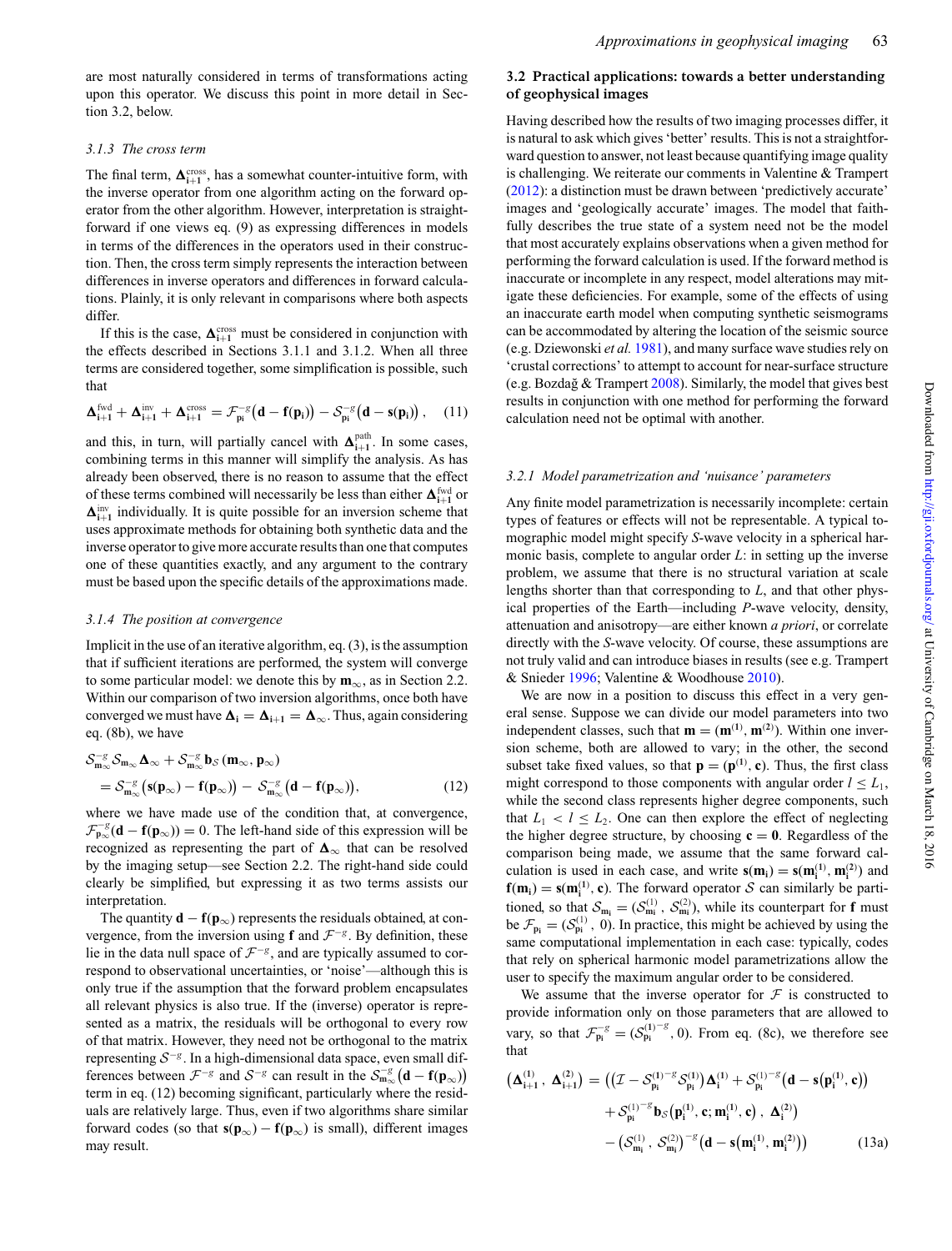The relative evolution of the two images therefore depends upon the construction of  $(S_{m_i}^{(1)}, S_{m_i}^{(2)})^{-g}$ . If the inverse is constructed in such a way that the distinction between the two sets of model parameters is maintained, allowing us to write  $(S_{m_i}^{(1)}, S_{m_i}^{(2)})^{-g} = (S_{m_i}^{(1)-g}, S_{m_i}^{(2)-g}),$ then eq. (13a) may be expressed

$$
\Delta_{i+1}^{(1)} = \left( \mathcal{I} - \mathcal{S}_{p_i}^{(1)-g} \mathcal{S}_{p_i}^{(1)} \right) \Delta_i^{(1)} + \left( \mathcal{S}_{p_i}^{(1)-g} - \mathcal{S}_{m_i}^{(1)-g} \right) d \n+ \mathcal{S}_{m_i}^{(1)-g} s(m_i^{(1)}, m_i^{(2)}) - \mathcal{S}_{p_i}^{(1)-g} s(p_i^{(1)}, c) \n+ \mathcal{S}_{p_i}^{(1)-g} b_{\mathcal{S}}(p_i^{(1)}, c; m_i^{(1)}, c) \n\Delta_{i+1}^{(2)} = \Delta_i^{(2)} - \mathcal{S}_{m_i}^{(2)-g} (d - s(m_i^{(1)}, m_i^{(2)})) .
$$
\n(13b)

If  $\mathbf{p}_i^{(1)} = \mathbf{m}_i^{(1)}$ , so that  $\mathbf{\Delta}_i^{(1)} = 0$ , and the linear operator *S* is accurate, in the sense that  $\mathbf{b}_{S}(\mathbf{m}_{i}, \mathbf{m}_{i}) = 0$ , then

$$
\Delta_{i+1}^{(1)} = S_{m_i}^{(1)-g} \left( s(m_i^{(1)}, m_i^{(2)}) - s(m_i^{(1)}, c) \right)
$$
  
\n
$$
= -S_{m_i}^{(1)-g} \left( S_{m_i}^{(2)} \Delta_i^{(2)} + b_{\mathcal{S}}(m_i^{(1)}, m_i^{(2)}; m_i^{(1)}, c) \right)
$$
  
\n
$$
\Delta_{i+1}^{(2)} = \Delta_i^{(2)} - S_{m_i}^{(2)-g} \left( d - s(m_i^{(1)}, m_i^{(2)}) \right)
$$
(13c)

where we have made use of eq. (1). Thus, we see that for the two inversion algorithms to agree over the first subset of parameters,  $S_{\mathbf{m}i}^{(2)}$   $\mathbf{\Delta}_{i}^{(2)}$  +  $\mathbf{b}_{\mathcal{S}}(\mathbf{m}_{i}^{(1)}, \mathbf{m}_{i}^{(2)}; \mathbf{m}_{i}^{(1)}, \mathbf{c})$  must lie in the data null space of  $S_{m_i}^{(1)}$ <sup>-*g*</sup>. In general, this will arise if the separation between the two sets of model parameters also corresponds to a separation in the data space—that is, if the data image spaces of  $S^{(1)}$  and  $S^{(2)}$  do not overlap. Our requirement that the inverse is constructed from each subspace separately follows naturally from this condition. Thus, under these circumstances, provided the two inversions share a common starting point, they will never diverge for the first subset of parameters; obviously, they will disagree for the second subset. However, a complete data-space separation is rare in non-trivial examples.

In the more common case, where the two subsets of model parameters give rise to effects that overlap in the data space, there will generally be coupling between  $\mathbf{\Delta}_{i+1}^{(2)}$  and  $\mathbf{\Delta}_{i+1}^{(1)}$ . Thus, fixing some parameters to erroneous values will result in a bias appearing in the remaining parameters, in order to compensate for this. The model with fixed parameters will be predictively accurate (in the sense defined at the start of Section 3.2) and may give better results than a geologically accurate model used in conjunction with those fixed parameters. Unfortunately, it is almost always infeasible to invert for all possible physical parameters simultaneously and fixed parameters must be used (either explicitly, or implicitly). Thus, some bias in results will usually be present, and this must be borne in mind during interpretation.

#### *3.2.2 Data-space transformations*

Invariably, some form of pre-processing is carried out upon data prior to imaging, and this can also be explored within our framework, comparing results between processed and unprocessed data sets. In many cases, these operations can best be represented as a transformation of the imaging operator: typically the forward calculation is not directly altered (albeit that some methods of computation may permit certain efficiencies—for example, normal-modebased calculations might omit frequencies that would be lost during filtering). We therefore identify  $S$  and **s** with the unpreprocessed data, while  $\mathcal{F}^{-g} = (\mathcal{P}\mathcal{S})^{-g} \mathcal{P}$  for some processing operator  $\mathcal{P}$ , and

 $f = s$ . Thus,  $\Delta_{i+1}^{\text{fwd}} = \Delta_{i+1}^{\text{cross}} = 0$ , and any differences in results arise primarily from

$$
\Delta_{i+1}^{\text{inv}} = \left( (\mathcal{PS}_{m_i})^{-g} \mathcal{P} - \mathcal{S}_{m_i}^{-g} \right) \left( \mathbf{d} - \mathbf{s}(\mathbf{m}_i) \right). \tag{14}
$$

In general, if the two images are to be identical, we must have  $(PS)^{-g}P = S^{-g}$ . This will trivially be the case if the transformation *P* acts only on data components that lie in the data null space of *S*. More interestingly, we can consider partitioning the data space into two parts, such that **d** =  $(d^{(1)}, d^{(2)})$  and write  $S = S^{(1)} + S^{(2)}$ , where  $\mathbf{d}^{(1)}$  must lie in the image space of  $S^{(1)}$  and  $\mathbf{d}^{(2)}$  in the image space of  $S^{(2)}$  (note that this partitioning is unrelated to that discussed in Section 3.2.1). Suppose, further, that the effect of  $P$  is to discard any data-space components that lie in the second subspace, that is,  $P$ **d** =  $(d^{(1)}, 0)$ . In this case,  $PS = S^{(1)}$ , and therefore  $\mathcal{F}^{-g} = \mathcal{S}^{(1)^{-g}} \mathcal{P}$ . Hence, we obtain

$$
\Delta_{i+1}^{\text{inv}} = \left( \mathcal{S}_{m_i}^{(1)} \right)^{-g} \left( d^{(1)} - s^{(1)}(m_i) \right) - \left( \mathcal{S}_{m_i}^{(1)} + \mathcal{S}_{m_i}^{(2)} \right)^{-g} \left( d - s(m_i) \right).
$$
(15a)

Again, if the inverse operator maintains the separation between spaces, such that  $(S_{m_i}^{(1)} + S_{m_i}^{(2)})^{-g} = S_{m_i}^{(1)-g} + S_{m_i}^{(2)-g}$ , this expression can be simplified, and we obtain

$$
\Delta_{i+1}^{\text{inv}} = \left( S_{m_i}^{(2)} \right)^{-g} \left( d^{(2)} - s^{(2)}(m_i) \right) . \tag{15b}
$$

This essentially requires the two operators,  $S^{(1)}$  and  $S^{(2)}$ , to have distinct coimage spaces in addition to the distinct image spaces (which arise by definition). In this case, the processing operation will not affect our ability to image the model parameters in the coimage space of  $S^{(1)}$ . This is essentially the same situation as discussed in the previous section, but approached from the opposite direction. Note that even where  $S^{(1)}$  and  $S^{(2)}$  act between nonoverlapping spaces, it is still possible to construct an inverse operator that does not preserve this separation—for example, through the use of a regularization scheme which does not treat the two operators independently.

In certain cases, it may be possible to show that  $(PS)^{-g}$  =  $S^{-g}P^{-g}$ . This is always true if the inverse is exact, and may also arise under other circumstances. If, additionally, the transformation *P* satisfies  $P^{-g}P = I$ , it will not affect the results of inversion. Note that any transformation that discards information—such as a filtering operation—cannot satisfy this requirement, and will therefore alter the recovered image. However, it is straightforward to demonstrate that transformations such as rescaling of data need not affect results (although in practice, these transformations may have important consequences for the numerical stability of a given computational implementation).

As a final remark in this section: note that in practice, solution of an inverse problem according to eq. (3) requires us to compute **s** and  $S^{-g}$ . Certain techniques for computing the partial derivatives such as adjoint methods—are susceptible to numerical noise, and it is normal to attempt to remove this through some form of filtering or smoothing operation. Using  $S$  to denote the theoretical (noise-free) linear operator, and writing  $\mathcal{F} = \mathcal{P}(\mathcal{S} + \mathcal{N})$  for noise  $\mathcal N$  and filter *P*, we again see that any errors that arise relative to the theoretical image are driven by

$$
\Delta_{i+1}^{\text{inv}} = ((\mathcal{P}(\mathcal{S}_{m_i} + \mathcal{N}))^{-g} - \mathcal{S}_{m_i}^{-g})(\mathbf{d} - \mathbf{s}(m_i)).
$$
\n(16a)

To make more detailed comments, we must make assumptions about the form of various quantities. For illustrative purposes, we consider a simple gradient descent algorithm: if  $S_{m_i}$  is represented by the matrix **S**, then  $S_{m_i}^{-g} = -\alpha S^T$ , for some small  $\alpha$ . Thus, assuming  $P$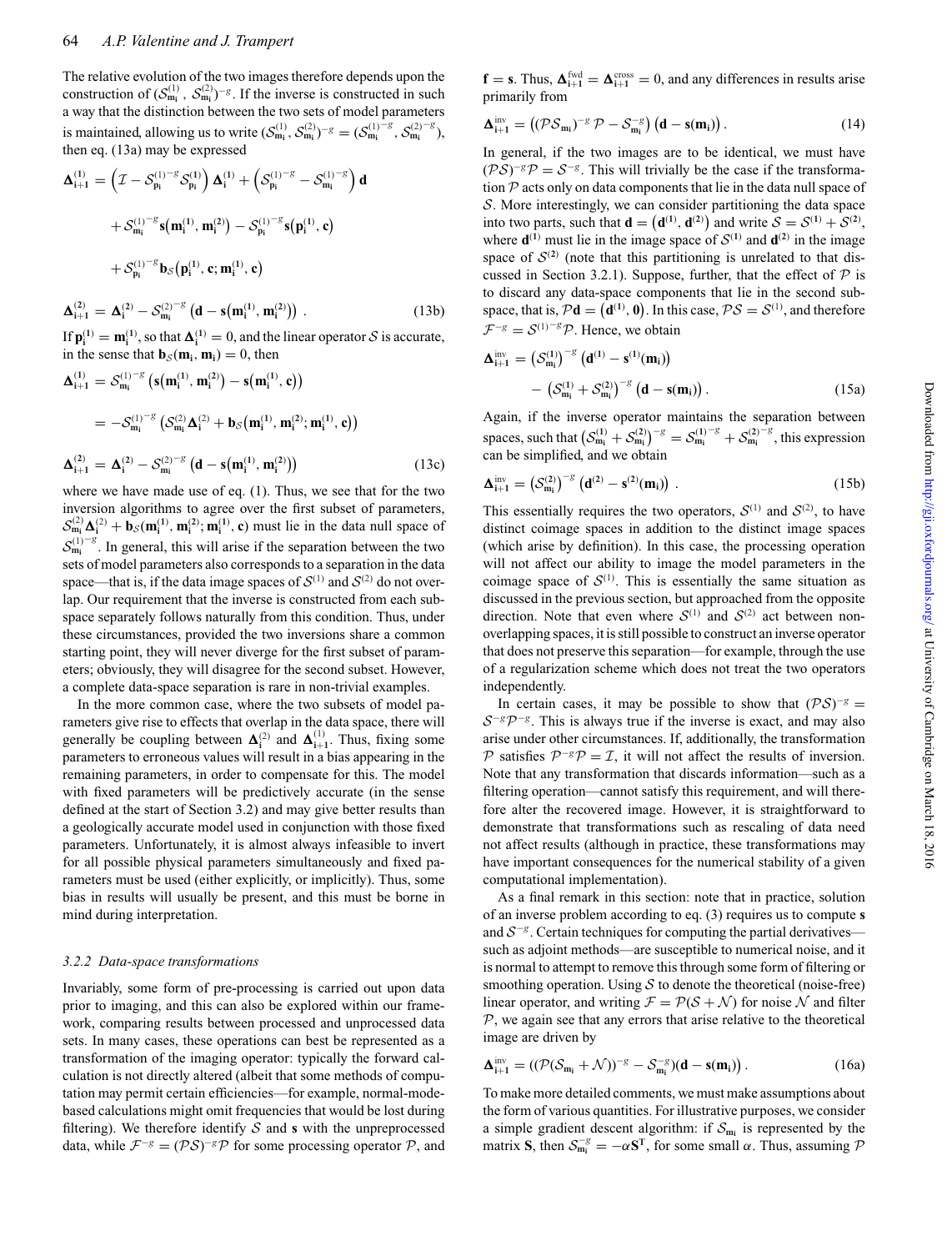is a linear operator and can be represented by a matrix **P** such that  $PS = PS$ , we can write

$$
\Delta_{i+1}^{\text{inv}} = -\alpha S^{T} \left( \mathbf{P}^{T} - \mathbf{I} \right) \left( \mathbf{d} - \mathbf{s}(\mathbf{m}_{i}) \right) - \alpha N^{T} \mathbf{P}^{T} \left( \mathbf{d} - \mathbf{s}(\mathbf{m}_{i}) \right). \quad (16b)
$$

It is clear that there is a tradeoff between the elimination of noise, on one hand, and the loss of useful information, on the other. This cannot be avoided unless **N** can be shown to lie wholly in a different data subspace from **S**.

#### *3.2.3 'Hybrid' schemes*

For many geophysical systems, we have a fairly complete understanding of the physical processes that give rise to observable phenomena. Thus, we have the ability to compute synthetic data in a theoretically complete manner—for example, fully numerical techniques (e.g. Komatitsch *et al.* [2002\)](#page-14-26) allow simulation of seismic wavefields with almost arbitrary accuracy. Similarly, exact partial derivatives may be obtained, and it is clearly desirable to use the most accurate techniques available when imaging a geophysical system. However, these methods are invariably computationally demanding, and in many situations, their use may not currently be feasible.

A natural question is therefore whether a 'hybrid' imaging scheme may usefully be implemented, which combines certain calculations performed using 'fully accurate' techniques with others performed using an approximate—and therefore computationally cheaper—method. In particular, the use of accurate synthetics in conjunction with an inverse operator computed from approximate partial derivatives has sometimes been proposed. Notable recent implementations of this concept include the work of Lekić  $\&$ Romanowicz [\(2011\)](#page-14-27) and French *et al.* [\(2013\)](#page-14-28) (although these do not rely on an inversion algorithm that is strictly linear; see Section 3.3). We are now in a position to consider the effects of such an approach, which may be seen from two perspectives: as an 'improvement' in the forward model used, relative to a 'fully approximate' inversion; or as a degradation in the inverse operator relative to a 'fully accurate' approach.

Fundamentally, this form of hybrid approach involves using an inverse operator that is not directly related to the forward calculation. Within the framework established in Section 2, this can be approached from two directions. From one viewpoint, the forward operator in eq. (1),  $S_m$ , may be regarded as remaining accurate (in the sense that  $\mathbf{b}_{\mathcal{S}}(\mathbf{m}, \mathbf{m}) = 0$ ) but the inverse operator  $S_{\mathbf{m}}^{-g}$  is not constructed as a direct relative of  $S_m$ . In the alternative view,  $S_m^{-g}$  is a 'good' inverse for  $S_m$ , but the forward operator does not accurately describe the behaviour of  $\mathbf{s}(\mathbf{m})$  and  $\mathbf{b}_{\mathcal{S}}(\mathbf{m}, \mathbf{m}) \neq 0$ .

We begin by comparing the results of a hybrid scheme to those of fully approximate inversion. The clearest interpretation within the framework of eq. (9) comes from associating **m** with the fully approximate case, and **p** with the hybrid model. For clarity, we use **h** to represent a hybrid model vector, and make the transformation  $p \rightarrow h$ . Similarly, we specify the fully approximate model by  $m \rightarrow$ **a**. We use **t**(**m**) to represent the exact ('true') forward calculation, and thus transform  $f \rightarrow t$ . We continue to use **s** and *S* to denote a generic approximate method and its corresponding linear operator. The non-zero terms from eq. (9) may then be expressed

$$
\Delta_{i+1}^{\text{res}} = (\mathcal{I} - \mathcal{S}_{a_i}^{-g} \mathcal{S}_{a_i}) \Delta_i - \mathcal{S}_{a_i}^{-g} \mathbf{b}_{\mathcal{S}} (\mathbf{a}_i, \mathbf{h}_i)
$$
  
\n
$$
\Delta_{i+1}^{\text{path}} = (\mathcal{S}_{\mathbf{h}_i}^{-g} - \mathcal{S}_{a_i}^{-g}) (\mathbf{d} - \mathbf{s}(\mathbf{h}_i))
$$
  
\n
$$
\Delta_{i+1}^{\text{fwd}} = \mathcal{S}_{\mathbf{h}_i}^{-g} (\mathbf{s}(\mathbf{h}_i) - \mathbf{t}(\mathbf{h}_i)).
$$
\n(17)

Any gain that is associated with the switch to using the exact forward code must come from the action of the operator  $S_{h_i}^{-g}$  upon  $({\bf s}({\bf h}_i) - {\bf t}({\bf h}_i)).$ 

We can also make the identification in the opposite sense, so that **m** is associated with the hybrid case. In this case,  $\mathbf{m} \rightarrow \mathbf{h}$  and  $s \rightarrow t$ . The linear operator that describes the behaviour of **t** is *T*, and we transform  $S \to T$ , but as already discussed, we are using an incorrect linear operator, so *<sup>S</sup>*<sup>−</sup>*<sup>g</sup>* is not transformed.

$$
\Delta_{i+1}^{\text{res}} = (\mathcal{I} - \mathcal{S}_{\mathbf{h}_i}^{-g} \mathcal{T}_{\mathbf{h}_i}) \Delta_i - \mathcal{S}_{\mathbf{h}_i}^{-g} \mathbf{b}_{\mathcal{S}} (\mathbf{h}_i, \mathbf{a}_i)
$$
  
\n
$$
\Delta_{i+1}^{\text{path}} = (\mathcal{S}_{\mathbf{a}_i}^{-g} - \mathcal{S}_{\mathbf{h}_i}^{-g}) (\mathbf{d} - \mathbf{t}(\mathbf{a}_i))
$$
  
\n
$$
\Delta_{i+1}^{\text{fwd}} = \mathcal{S}_{\mathbf{a}_i}^{-g} (\mathbf{t}(\mathbf{a}_i) - \mathbf{s}(\mathbf{a}_i)).
$$
\n(18)

Note that since  $\Delta = p - m$ , some signs must be changed for eq. (18) to be equivalent to eq. (17). In any case, interpretation is complicated by the fact that all three terms now depend explicitly upon both the exact and the approximate theories.

The value of eq. (18) becomes apparent when we consider another comparison: between hybrid and exact inversions. Now, we identify **m** with the hybrid model, so that **m**  $\rightarrow$  **h** and use **p**  $\rightarrow$  **e** to denote the exact model. Thus,  $\mathcal{F}^{-g} \to \mathcal{T}^{-g}$ , while  $f \to t$  and  $s \to t$ . The non-zero terms become

$$
\Delta_{i+1}^{\text{res}} = (\mathcal{I} - \mathcal{S}_{\mathbf{h}_i}^{-g} \mathcal{T}_{\mathbf{h}_i}) \Delta_i - \mathcal{S}_{\mathbf{h}_i}^{-g} \mathbf{b}_{\mathcal{S}} (\mathbf{h}_i, \mathbf{e}_i)
$$
  
\n
$$
\Delta_{i+1}^{\text{path}} = (\mathcal{S}_{\mathbf{e}_i}^{-g} - \mathcal{S}_{\mathbf{h}_i}^{-g}) (\mathbf{d} - \mathbf{t}(\mathbf{e}_i))
$$
  
\n
$$
\Delta_{i+1}^{\text{inv}} = (\mathcal{T}_{\mathbf{e}_i}^{-g} - \mathcal{S}_{\mathbf{e}_i}^{-g}) (\mathbf{d} - \mathbf{t}(\mathbf{e}_i))
$$
\n(19)

Comparing this to eq. (18), we see that—apart from differing with regard to the points at which the various quantities are evaluated—  $\Delta_{i+1}^{\text{res}}$  and  $\Delta_{i+1}^{\text{path}}$  are identical in form in the two cases. Absent any argument founded upon the particular characteristics of a given imaging problem, these terms must be assumed to make a similar contribution to  $\mathbf{\Delta}_{i+1}$  in each case. Similarly, we do not see that any general statements can be made about the relative magnitudes of  $\Delta_{i+1}^{\text{fwd}}$  and  $\Delta_{i+1}^{\text{inv}}$ —although we note that the latter depends upon the noise content of the data, and is, in principle, unbounded. However, assuming that data are subject to some degree of quality control, it seems difficult to conclude that one term is always, or often, much larger than the other. Thus, there would appear to be no general reason to suppose that hybrid inversion schemes offer a significant improvement over fully approximate inversion. In order to argue that this is true in any specific case, it will be necessary to consider the particular properties of the approximations used.

#### *3.2.4 The Hessian operator*

Finally, we briefly discuss the role of Hessian information, which is sometimes discussed as a route toward improving geophysical imaging, especially in the context of 'full-waveform inversion' of seismic data (e.g. Virieux & Operto [2009;](#page-14-29) Fichtner & Trampert [2011a\)](#page-14-30). Formally, a 'Hessian' is the  $N \times N$  matrix **H** with components  $H_{ij} = \frac{\partial^2 f}{\partial x_i \partial x_j}$ , for any scalar function of *N* variables  $f(x_1, x_2, \ldots, x_N)$ . In a geophysical context, the term is invariably used to denote the Hessian of some misfit function  $\chi(\mathbf{m})$ , which the inversion procedure seeks to minimize. In particular, taking  $\mathbf{m}_{\infty}$  to represent an optimal model—for which, by definition,  $\partial \chi / \partial x_i = 0$ for all *xi*—the Hessian characterizes the leading term in a Taylor expansion of the misfit function,

$$
\chi(\mathbf{m}) = \chi(\mathbf{m}_{\infty}) + \frac{1}{2} (\mathbf{m} - \mathbf{m}_{\infty}) \mathbf{H}_{\mathbf{m}_{\infty}} (\mathbf{m} - \mathbf{m}_{\infty})
$$
  
+ higher order terms (20)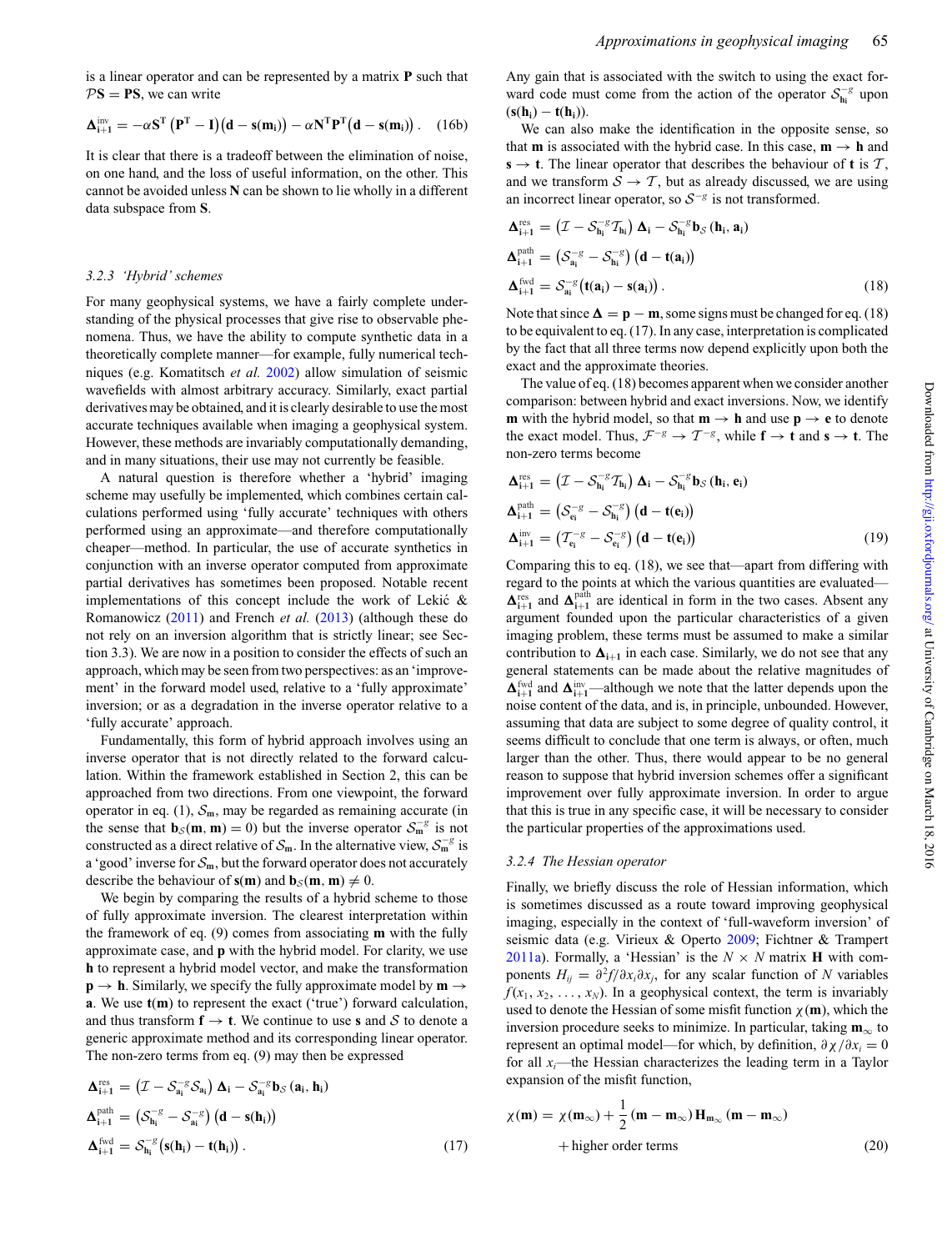where we have placed a subscript on **H** to indicate that the Hessian must be evaluated at a particular point in model space. It is apparent from eq. (20) that the Hessian provides, to a first approximation, information about the degree to which this optimal solution can be constrained (or, equivalently, on the uncertainties and tradeoffs associated with the solution). It is therefore often beneficial to make use of information contained within this Hessian—or an approximation thereto—when constructing the inverse operator *<sup>S</sup>*<sup>−</sup>*<sup>g</sup>* of eq. (3). Thus, for example, the inverse of the Hessian can be used as a pre-conditioner in gradient descent, improving performance in terms of both convergence rate and quality of results (e.g. Operto *et al.* [2013\)](#page-14-31). However, this approach—commonly referred to as Newton's method—remains a linear algorithm for the computation of each model update. It therefore continues to have the form given in eq. (3), and all our analysis still applies.

In order to compute this Hessian, it will typically be necessary to evaluate the second derivative of the synthetic observables with respect to model parameters. Given this capability, it is natural to ask whether it can be used to gain additional understanding of the behaviour of imaging algorithms. Viewing eq. (1) as a Taylor expansion to first order, it is clear that any information available from second derivatives has been subsumed into  $\mathbf{b}_s$  in our analysis. In eq. (9), we see that this appears only in the resolution term,  $\Delta^{\text{res}}$ . This is, perhaps, unsurprising given the Hessian's role in describing the extent to which different parameters are coupled. However, it does not appear that explicit incorporation of second-order information would greatly enhance our ability to understand how differences between images can arise.

#### **3.3 Incorporating resolution information**

Returning again to eq. (3), we may appreciate a subtlety. At any given iteration, the model update must lie in the image space of  $S_{m_i}^{-g}$ . Typically, this inverse will be constructed from  $S_{m_i}$ , and the model image space of the inverse will be a subset of, or equal to, that of the forward operator. This is a desirable construction, since it implies that the model update lies wholly within the part of model space which is known to affect synthetic data: no part of the update will lie in the model null space. This is, essentially, the principle of 'Occam's razor': we should add nothing to the model that is not positively required to explain observations.

However, there is no reason to suppose that the fundamental subspaces of  $S_{m_i}$  will remain unchanged over multiple iterations. An update that contained no component in the model null space computed for the first iteration may be substantially in the null space as computed at the final iteration. This is seen in eq. (9b), where  $\mathbf{\Delta}_{i+1}^{\text{res}}$  allows any null space components to accumulate over multiple iterations. There is no positive reason to retain these, which depend entirely on the iteration-by-iteration history of the inversion, and are likely to mislead during interpretation.

The solution is straightforward: discard any part of the existing model that lies in the null space of the current inverse operator, prior to performing the model update. We define some operator,  $V_{m_i}^S$ , to select only those model components that lie within the model image space of  $S_{m_i}$ , and iterate according to

$$
\mathbf{m}_{i+1} = \mathcal{V}_{m_i}^{\mathcal{S}} \mathbf{m}_i + \mathcal{S}_{m_i}^{-g} \big( \mathbf{d} - \mathbf{s}(\mathbf{m}_i) \big) . \tag{21}
$$

We can compare images produced by two different implementations of this framework, as before. The counterpart to eq. (8a) can be expressed

$$
\Delta_{i+1} = \mathcal{V}_{m_i}^{\mathcal{S}} \Delta_i + \left(\mathcal{V}_{p_i}^{\mathcal{F}} - \mathcal{V}_{m_i}^{\mathcal{S}}\right) \mathbf{p}_i + \left(\mathcal{F}_{p_i}^{-\mathcal{G}} - \mathcal{S}_{m_i}^{-\mathcal{G}}\right) \mathbf{d} + \mathcal{S}_{m_i}^{-\mathcal{G}} \mathbf{s}(m_i) - \mathcal{F}_{p_i}^{-\mathcal{g}} \mathbf{f}(p_i),
$$
\n(22a)

where  $V_{p_i}^{\mathcal{F}}$  is the corresponding operator constructed for  $\mathcal{F}_{p_i}$ . Similarly, eq.  $(8b)$  becomes

$$
\Delta_{i+1} = \left(\mathcal{V}_{m_i}^{\mathcal{S}} - \mathcal{S}_{m_i}^{-g} \mathcal{S}_{m_i}\right) \Delta_i + \left(\mathcal{V}_{p_i}^{\mathcal{F}} - \mathcal{V}_{m_i}^{\mathcal{S}}\right) \mathbf{p}_i + \left(\mathcal{F}_{p_i}^{-g} - \mathcal{S}_{m_i}^{-g}\right) \mathbf{d} + \mathcal{S}_{m_i}^{-g} \mathbf{s}(\mathbf{p}_i) - \mathcal{F}_{p_i}^{-g} \mathbf{f}(\mathbf{p}_i) - \mathcal{S}_{m_i}^{-g} \mathbf{b}_{\mathcal{S}}\left(\mathbf{m}_i, \mathbf{p}_i\right).
$$
 (22b)

Thus, the only change in eq. (9) is that eq. (9b) should now be written

$$
\Delta_{i+1}^{\text{res}} = (\mathcal{V}_{m_i}^{\mathcal{S}} - \mathcal{S}_{m_i}^{-\mathcal{S}} \mathcal{S}_{m_i}) \Delta_i - \mathcal{S}_{m_i}^{-\mathcal{S}} b_S(m_i, p_i) + (\mathcal{V}_{p_i}^{\mathcal{F}} - \mathcal{V}_{m_i}^{\mathcal{S}}) p_i.
$$
\n(23)

Provided that  $S^{-g}$  is constructed to map solely into the model image space of *S*, it is possible—and sensible—to choose  $V_{m_i}^S$  =  $S_{m_i}^{-g} S_{m_i} = \mathcal{R}_{m_i}^S$ . This choice arises naturally in the work of Tarantola & Valette  $(1982)$ , where a complete Bayesian treatment of the least-squares problem is given for the case of Gaussian uncertainties.

#### *3.3.1 The position at convergence*

As in Section 3.1.4, we can consider performing sufficient iterations so that both inversion schemes converge. In this case, we can write down a counterpart to eq. (12), based on eq. (22b)

$$
\begin{split} & \left(\mathcal{I} - \mathcal{V}_{\mathbf{m}_{\infty}}^{S} + \mathcal{S}_{\mathbf{m}_{\infty}}^{-g} \mathcal{S}_{\mathbf{m}_{\infty}}\right) \mathbf{\Delta}_{\infty} \\ & = \left(\mathcal{V}_{p_{\infty}}^{F} - \mathcal{V}_{\mathbf{m}_{\infty}}^{S}\right) \mathbf{p}_{\infty} - \mathcal{S}_{\mathbf{m}_{\infty}}^{-g} (\mathbf{d} - \mathbf{f}(\mathbf{p}_{\infty})) \\ & + \mathcal{S}_{\mathbf{m}_{\infty}}^{-g} (\mathbf{s}(\mathbf{p}_{\infty}) - \mathbf{f}(\mathbf{p}_{\infty})) - \mathcal{S}_{\mathbf{m}_{\infty}}^{-g} \mathbf{b}_{S}(\mathbf{m}_{\infty}, \mathbf{p}_{\infty}). \end{split} \tag{24}
$$

In the case where  $V_{m_i}^S = S_{m_i}^{-g} S_{m_i}$ , the left-hand side reduces to  $\Delta_{\infty}$ ; we have moved the term involving  $\mathbf{b}_s$  to the right-hand side for this reason. As before, the orientation of residuals from one inversion scheme relative to the inverse operator of the other remains important, but there is an additional term to account for the fact that the two imaging operators may map into different subspaces.

#### *3.3.2 A caveat: 'hybrid' inversion schemes*

When both forward and inverse operators share common image and null spaces, constructing  $V$  is reasonably straightforward. However, this is not necessarily the case for hybrid inversion schemes. Our 'Occam's razor' argument indicates that the correct choice should identify the model image space of the forward operator—that is, the operator that accurately describes the local behaviour of the synthetic calculation. However, the motivation for performing a hybrid inversion is to avoid computing this operator, and thus the correct subspace is not known. In consequence, it is necessary to construct *V* based on the image space of the approximate forward operator, instead. Thus, application of eq. (21) results in a model that may contain features that are not necessary to allow the exact forward theory to explain the data, and for which there is no positive evidence. It is also possible for this to give rise to instabilities in the inversion algorithm, since the model is continually 'corrected' in a manner that does not conform to the behaviour of the forward code used. In particular, there is no reason to suppose that partial derivatives calculated using approximations 'point towards' the model that minimizes misfit between accurate synthetics and data. Thus, the algorithm can never converge. In order to compensate for this, it is likely that stronger regularization would be required, and this may undo some of the benefits associated with the hybrid approach.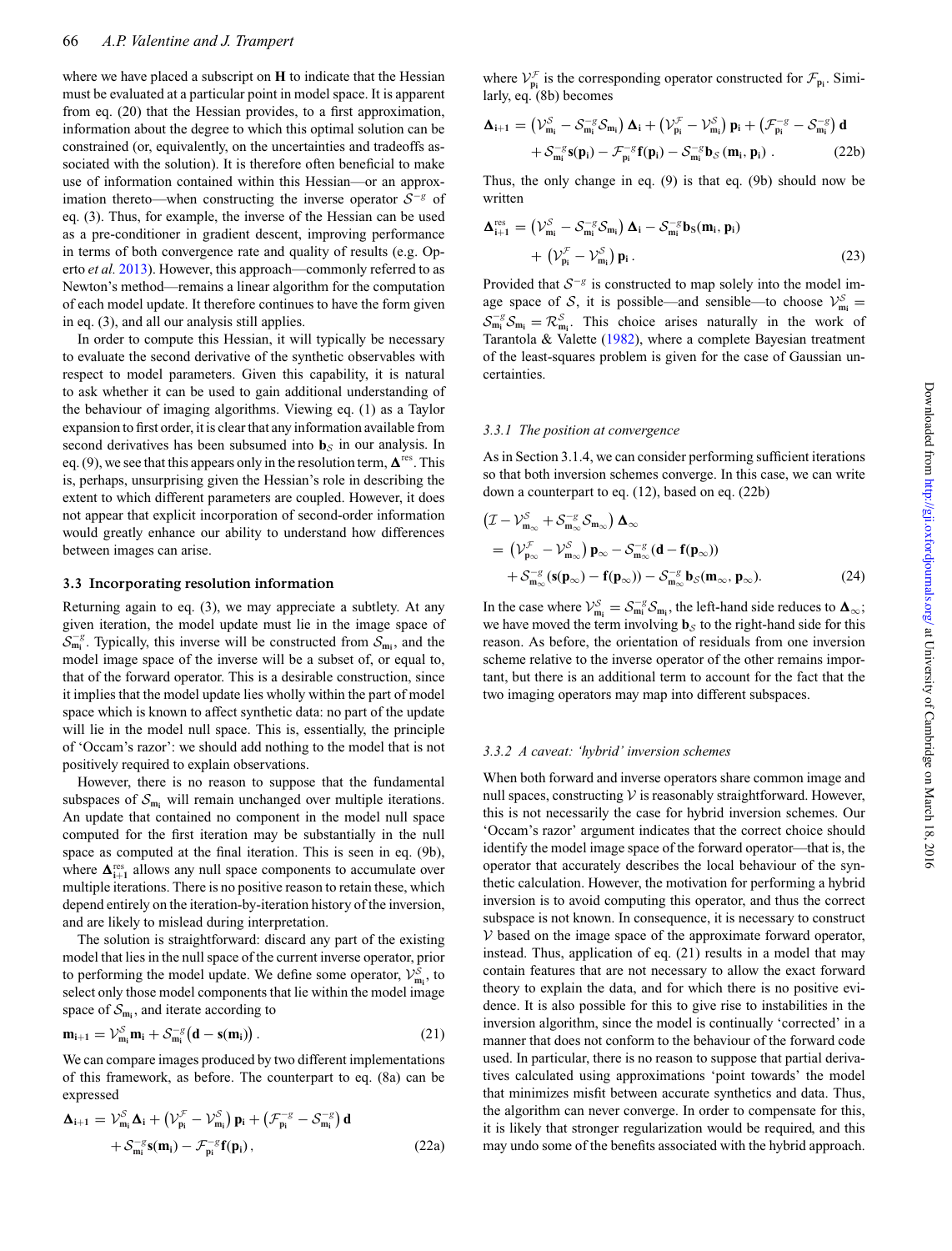#### **4 ILLUSTRATION: DETERMINING THE DENSITY DISTRIBUTION IN A VIBRATING STRING**

To illustrate the issues discussed in this paper, we consider a simple synthetic imaging problem: determination of the density distribution within a vibrating string. We assume the string to have unit length, and to be under unit tension. At time *t*, the displacement of the string is described by the function  $y(x, t)$ , where *x* represents the position along the string's length ( $0 \le x \le 1$ ). The string has non-uniform density, described by  $\rho(x)$ , and attenuates in some simple manner, represented by a damping coefficient α. We therefore consider the wave equation

$$
\frac{\partial^2 y}{\partial x^2} = \rho(x) \frac{\partial^2 y}{\partial t^2} + \alpha \frac{\partial y}{\partial t},
$$
\n(25)

subject to the boundary conditions  $v(0, t) = v(1, t) = 0$ , and some initial configuration,  $y(x, 0) = y_0(x)$ . We assume the string is initially at rest, so that  $\dot{y}(x, 0) = 0$ , where we have adopted the Newtonian 'dot' notation to represent a time derivative.

#### **4.1 Method of solution**

For our purposes, it is helpful to adopt a 'normal-mode' approach to solving this equation. Any solution that satisfies the boundary conditions can be written in the form

$$
y(x, t) = \sum_{n=1}^{\infty} a_n(t) \sin(n\pi x).
$$
 (26)

Substituting this into eq. (25) and making use of the orthogonality properties of sinusoids, we find that the oscillation of the *n*th mode is governed by

$$
a_n(t) = \frac{-1}{n^2 \pi^2} \left[ \alpha \frac{da_n}{dt} + 2 \sum_m \frac{d^2 a_m}{dt^2} \times \int_0^1 \rho(x) \sin(m \pi x) \sin(n \pi x) dx \right].
$$
 (27)

Thus, the evolution of one mode is linked to that of every other mode. In the general case, this results in an infinite-dimensional system of equations, and is intractable. To implement it computationally, it is necessary to truncate the sum in eq. (26) after *N* terms. Then, the coupling between different modes is described by the*N*-dimensional matrix **M**, defined such that

$$
M_{nm} = \int_0^1 \rho(x) \sin(m\pi x) \sin(n\pi x) dx.
$$
 (28)

In the case of a uniform string, this integral will vanish unless  $n =$ *m*, and so each mode behaves independently; however, if the density structure is not homogenous, energy exchange between modes can occur. This is exactly analogous to the manner in which material heterogeneities lead to mode coupling in the Earth (e.g. Woodhouse & Dahlen [1978\)](#page-14-32). Defining **K** such that

$$
K_{nm} = \frac{\delta_{nm}}{n^2 \pi^2} \tag{29}
$$

where δ*nm* represents a Kronecker delta, and representing the *N* time-varying coefficients,  $a_n$ , as the vector **a**, we can write eq. (27) in the form

$$
\frac{d}{dt} \begin{pmatrix} a \\ \dot{a} \end{pmatrix} = \begin{pmatrix} -\alpha K & -2KM \\ I & 0 \end{pmatrix}^{-1} \begin{pmatrix} a \\ \dot{a} \end{pmatrix}.
$$
 (30a)

Here,**I**represents an identity matrix. Eq. (30a) is a system of coupled ordinary differential equations, and can readily be solved numerically using standard techniques, subject to the initial conditions

$$
a_n(0) = 2 \int_0^1 y_0(x) \sin(n\pi x) dx
$$
  

$$
\dot{a}_n(0) = 0.
$$
 (30b)

The resulting values of  $a_n$  can be used in conjunction with eq. (26) to model the behaviour of the string over time.

#### *4.1.1 Model parametrization and partial derivatives*

Given observations of the vibrations of a string, we wish to set up an inverse problem to determine its density structure. This requires us to select some method for parametrizing the density distribution,  $\rho(x)$ , typically by reference to some set of *L* spatial basis functions  $(\psi_1(x), \psi_2(x), \ldots, \psi_L(x))$ . This allows us to specify a continuous density model in terms of *L* model parameters,  $\rho = (\rho_1, \rho_2, \ldots, \rho_L)$ , such that

$$
\tilde{\rho}(x) = \sum_{l=1}^{L} \rho_l \psi_l(x). \tag{31}
$$

We use the notation  $\tilde{\rho}(x)$  to denote a model for  $\rho(x)$ , in order to emphasize that the use of a finite set of basis functions imposes restrictions upon the range of density structures which may be represented. Using the theory set out in eqs (26)–(30b), it is straightforward to compute  $\tilde{v}(x, t, \rho)$ , the string vibrations corresponding to density model  $\rho$ . Further, we can obtain partial derivatives with respect to individual model parameters, since

$$
\frac{\partial \tilde{y}}{\partial \rho_{\lambda}} = \sum_{n=1}^{N} \frac{\partial \tilde{a}_n}{\partial \rho_{\lambda}} \sin(n\pi x), \qquad (32)
$$

and

$$
\frac{\partial \tilde{a}_n}{\partial \rho_\lambda} = \frac{-1}{n^2 \pi^2} \left[ \alpha \frac{d}{dt} \frac{\partial \tilde{a}_n}{\partial \rho_\lambda} + 2 \sum_{m,l} \rho_l \frac{d^2}{dt^2} \frac{\partial \tilde{a}_m}{\partial \rho_\lambda} \times \int_0^1 \psi_l(x) \sin(m \pi x) \sin(n \pi x) dx + 2 \sum_m \frac{d^2 \tilde{a}_m}{dt^2} \times \int_0^1 \psi_\lambda(x) \sin(m \pi x) \sin(n \pi x) dx \right].
$$
\n(33)

Using  $\Psi^{(\lambda)}$  to denote the matrix with elements

$$
\Psi_{mn}^{(\lambda)} = \int_0^1 \psi_\lambda(x) \sin(m\pi x) \sin(n\pi x) dx
$$
\n(34)

and noting that  $\tilde{\mathbf{M}} = \sum_l \rho_l \Psi^{(l)}$  $\tilde{\mathbf{M}} = \sum_l \rho_l \Psi^{(l)}$  $\tilde{\mathbf{M}} = \sum_l \rho_l \Psi^{(l)}$ , we can then write down another coupled system of differential equations,

$$
\frac{\mathrm{d}}{\mathrm{d}t} \begin{pmatrix} \tilde{\mathbf{a}} \\ \dot{\tilde{\mathbf{a}}} \\ \frac{\partial \tilde{\mathbf{a}}}{\partial \rho_{\lambda}} \\ \frac{\partial \tilde{\mathbf{a}}}{\partial \rho_{\lambda}} \end{pmatrix} = \begin{pmatrix} -\alpha \mathbf{K} & -2\mathbf{K} \tilde{\mathbf{M}} & \mathbf{0} & \mathbf{0} \\ \mathbf{I} & \mathbf{0} & \mathbf{0} & \mathbf{0} \\ \mathbf{0} & -2\mathbf{K} \Psi^{(\lambda)} & -\alpha \mathbf{K} & -2\mathbf{K} \tilde{\mathbf{M}} \\ \mathbf{0} & \mathbf{0} & \mathbf{I} & \mathbf{0} \end{pmatrix}^{-1}
$$
\n
$$
\times \begin{pmatrix} \tilde{\mathbf{a}} \\ \tilde{\mathbf{a}} \\ \frac{\partial \tilde{\mathbf{a}}}{\partial \rho_{\lambda}} \\ \frac{\partial \tilde{\mathbf{a}}}{\partial \rho_{\lambda}} \end{pmatrix} .
$$
\n(35a)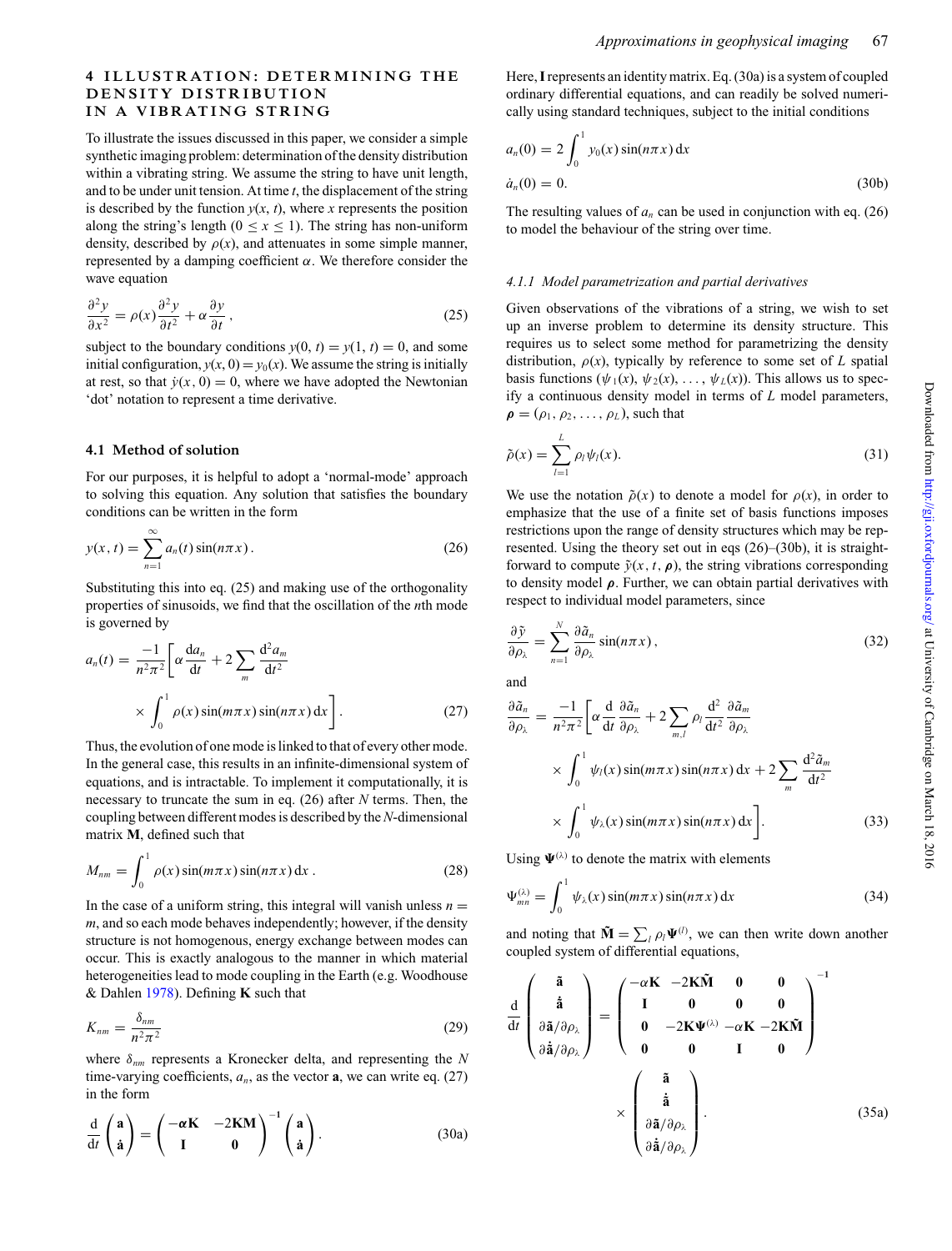Again, this can readily be solved, subject to the boundary conditions

$$
\tilde{a}_n(0) = 2 \int_0^1 y_0(x) \sin(n\pi x) dx
$$
  
\n
$$
\dot{\tilde{a}}_n(0) = 0
$$
  
\n
$$
\frac{\partial \tilde{a}_n}{\partial \rho_\lambda}\Big|_{t=0} = 0
$$
  
\n
$$
\frac{\partial \dot{\tilde{a}}_n}{\partial \rho_\lambda}\Big|_{t=0} = 0.
$$
\n(35b)

Thus, for any set of model parameters  $\rho$ , it is possible to compute synthetic data and the derivatives of those synthetics with respect to each model parameter. This makes it straightforward to set up a linearized inverse problem to determine the density structure of any string assumed to obey eq. (25).

#### **4.2 Demonstration**

We compute synthetic data for a string with density distribution

$$
\rho(x) = 5 + 3x^2 + \cos(5\pi x)
$$
\n(36)

and damping coefficient  $\alpha = 1/2$ . At  $t = 0$ , the string is at rest, with initial configuration

$$
y_0(x) = e^{-8(5x-1)^2}
$$
 (37)

which represents a Gaussian wavepacket of width (*cf.* standard deviation) 0.05, centred on  $x = 0.2$ . We calculate the motion of the point at  $x = 0.8$  over 60 time units, resulting in the waveform shown in Fig. [1.](#page-9-0) For these calculations, we truncate the summation in eq. (26) (and elsewhere) at  $N = 100$ ; we have verified that higher terms are indeed negligible for present purposes. Note that the integrals in eqs (28) and (30b) can be solved numerically, and no model parametrization needs to be specified at this stage.

#### *4.2.1 Recovery of density structure: least-squares inversion*

Starting from this waveform, we wish to construct a model for the string's density structure. It is therefore necessary to decide upon a particular model parametrization. We use a one-dimensional grid, dividing the string into *L* equal-sized pieces, and assuming that each can be described by a constant density. Thus, our basis functions are defined

<span id="page-9-0"></span>
$$
\psi_l(x) = \begin{cases} 1 & (l-1)/L < x < l/L \\ 0 & \text{otherwise} \end{cases} . \tag{38}
$$

0.50

 $0.25$ 

 $-0.25$ 

 $-0.50$ 

 $10$ 

**Displacement**  $0.00$  Note that this may not be the optimal choice: basis functions with global support are arguably more natural in conjunction with a normal-modes approach. However, for the purposes of this paper, the simplicity of a grid parametrization is desirable.

We choose  $L = 20$ , and assume that the overall mass of the string is known. We use this to construct an homogeneous initial model

$$
\boldsymbol{\rho}_0 = (\bar{\rho}, \bar{\rho}, \dots, \bar{\rho}) \tag{39}
$$

where  $\bar{\rho}$  represents the mean value of the function  $\rho(x)$  (eq. 36). As set out above, we can compute the synthetic data corresponding to this model, and the partial derivatives with respect to each model parameter. Thus, we can implement the least-squares algorithm, as set out in eq. (4b). We use Tikhonov regularization,  $\mathbf{D} = \epsilon \mathbf{I}$ , with  $\epsilon = 0.1$ . Note that it would be straightforward to include a mass constraint within the inversion (e.g. Menke [1989\)](#page-14-18), although for the purposes of this illustration, we do not do so.

We perform five iterative updates to the model, tracking the misfit

$$
m^2 = \frac{\left(\mathbf{d} - \mathbf{s}\right)^T \left(\mathbf{d} - \mathbf{s}\right)}{\mathbf{d}^T \mathbf{d}}
$$
(40)

as the inversion proceeds. These are shown in Fig. [2,](#page-10-0) and demonstrate that the recovered model explains the available data almost perfectly. This model is also shown in Fig. [2,](#page-10-0) along with the 'true' density structure (eq. 36). We see that there is a good visual agreement between the two, although they do not match exactly: this is unsurprising, due to the limitations of a finite model parametrization. Nevertheless, it is evident that effective models of the string's density structure can be constructed using the data in Fig. [1.](#page-9-0)

#### **4.3 An 'approximate' theory**

The computation of the time-varying modal excitations  $a_n(t)$  is complicated by the coupling between modes. However, inspection of the matrix **M** indicates that it is diagonally dominant: while density heterogeneities introduce energy exchange between modes, the strongest contribution comes from their effect on the individual modes. Neglecting off-diagonal terms allows each excitation coefficient to be determined independently (with corresponding derivatives, if required, by ignoring off-diagonal terms in  $\Psi^{(l)}$ ), greatly simplifying the computational procedure; an analytic solution to eq. (30) can readily be found. This is rather similar in conception to the 'self-coupling' approximation often adopted in global seismology, although there degeneracy effects are also present.

#### *4.3.1 Symmetry considerations*

 $40$ 

50

In order to properly understand the effects of using this approximation within the inverse problem, it is necessary to briefly consider

60



30

Time

20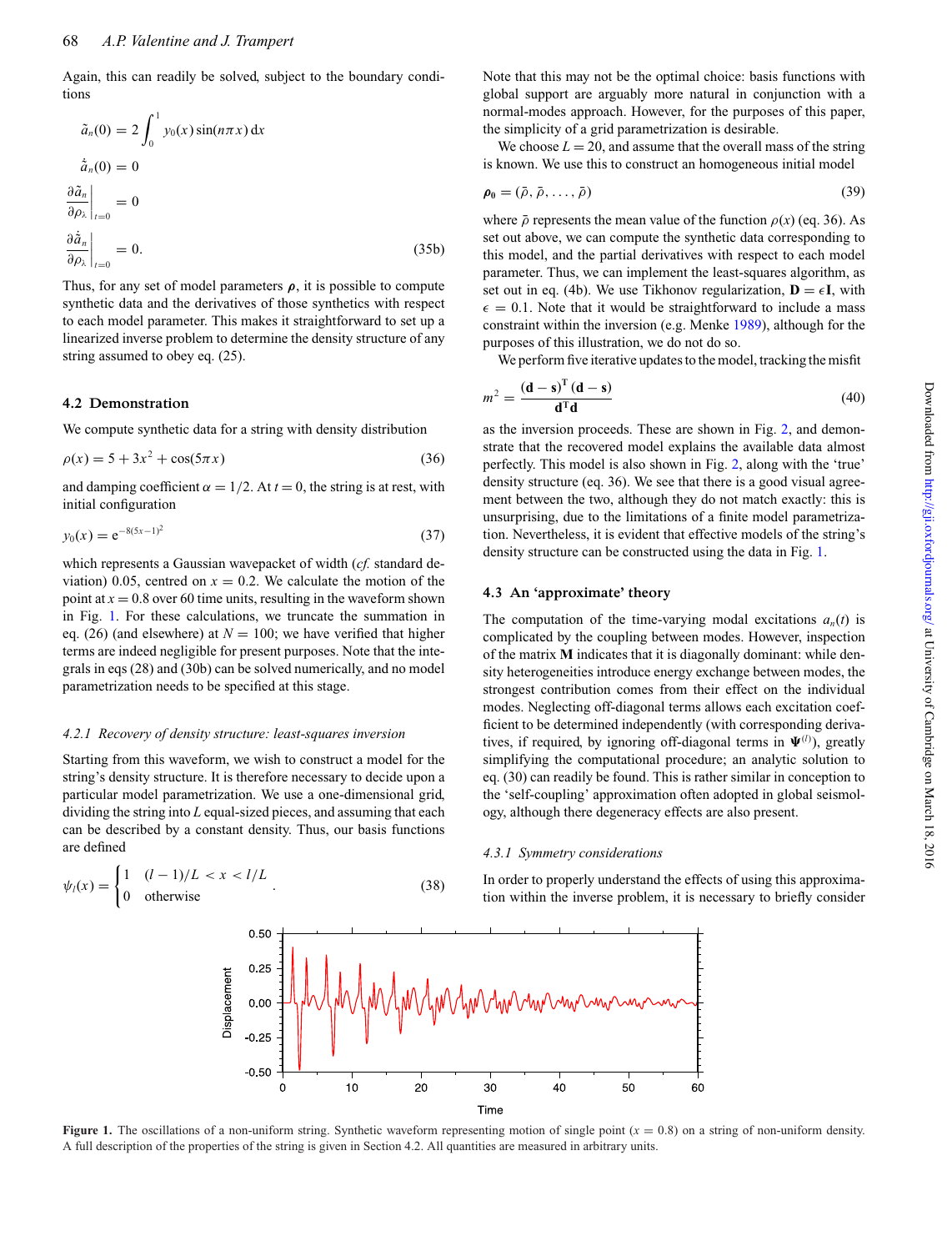<span id="page-10-0"></span>

Figure 2. Least-squares inversion for string density structure. Left: iteration-by-iteration misfit (defined as in eq. 40) during least-squares inversion for the density variations along a vibrating string; after five iterations, almost perfect agreement is obtained between data and synthetics. Right: model recovered after five iterations (red), superimposed upon 'true' structure (black, solid). The initial model, at 'iteration 0', is the homogeneous density structure shown by the black dotted line. In this experiment, all quantities are computed in a theoretically complete manner, and no approximations are introduced except those associated with the use of a finite set of basis functions. Density and position are specified in arbitrary units.

the role of symmetry in the mode coupling equations. Any function  $\rho(x)$  can be split into a purely symmetric part  $\rho_s$ , and a purely antisymmetric part,  $\rho_a$ , relative to a symmetry axis  $x_0$ 

$$
\rho(x) = \rho_s(x - x_0) + \rho_a(x - x_0)
$$
\n(41)

where symmetry and antisymmetry have their usual definitions

$$
\rho_s(x) = \rho_s(-x)
$$
  
\n
$$
\rho_a(x) = -\rho_a(-x)
$$
\n(42)

and taking  $x_0$  as the midpoint of our string, i.e.  $x_0 = 1/2$ , eq. (28) can be expressed

$$
M_{nm} = \int_0^1 \rho_s \left(x - \frac{1}{2}\right) \sin(n\pi x) \sin(m\pi x) dx
$$

$$
+ \int_0^1 \rho_a \left(x - \frac{1}{2}\right) \sin(n\pi x) \sin(m\pi x) dx
$$
(43)

The function  $sin(n\pi x)$  may be either purely symmetric or purely antisymmetric about  $x = 1/2$ , depending on *n*, and in general the same applies to the product  $\sin(n\pi x)\sin(m\pi x)$ . However, in the case where  $n = m$ , both sinusoids necessarily share the same symmetry properties. Their product is always symmetric, and the second integrand in eq. (43) is always antisymmetric about  $x = 1/2$ . Thus, this second integral vanishes:  $M_{nn}$  depends only on the symmetric part of the density structure.

We therefore see that by making the approximation that offdiagonal terms in **M** and  $\Psi^{(l)}$  are negligible, we lose all sensitivity to antisymmetric structure. A similar effect is seen when the selfcoupling approximation is used for computing seismograms: the calculations only depend on the even-degree components in a spherical harmonic expansion of Earth structure. Conversely, where earth models are constructed based only on self-coupling approximations, odd-degree structure cannot be imaged; coupling between modes must be considered to access this (e.g. Resovsky & Ritzwoller [1995;](#page-14-33) Laske & Widmer-Schnidrig [2007\)](#page-14-34).

#### *4.3.2 Fully approximate inversion*

This effect can readily be seen if we repeat the inversion of the data in Fig. [1,](#page-9-0) but instead use this 'self-coupling' approximation when computing both synthetics and partial derivatives. The results are shown in Fig. [3:](#page-11-0) a 70 per cent variance reduction is achieved over five iterations, implying that the recovered model explains aspects of the data, but it appears to bear little relationship to the 'true' density structure. It is also not an accurate depiction of the symmetric part of  $\rho(x)$ , as can be seen from Fig. [4,](#page-11-1) although there are some similarities between the two: in particular, the range of values spanned by the recovered model is similar to that of the symmetric part of the true model. Of course, this cannot be taken as a general rule. If this were a 'real' experiment, we suspect that any physical interpretation derived from these results would be substantially misled by the differences between recovered and true models.

#### *4.3.3 Hybrid inversion*

Fig. [3](#page-11-0) also shows results for inversion of the same data using a 'hybrid' approach, where partial derivatives are computed using the 'self-coupling' approximation, but synthetics are calculated exactly. This leads to a very slight reduction in misfit compared to the fully approximate case, and the recovered model is almost unchanged. Although the theoretical framework used for computing synthetic data is more complete, the theoretically incomplete partial derivatives cannot make use of this information.

Since the starting model in Fig. [3](#page-11-0) is symmetric, it might be thought that this is a special case: this may be an example where the difference between exact and approximate synthetics is limited. We therefore repeat the experiment using an initial model derived from the function  $\rho_0 = 5 + 3x^2$ , to match the gross behaviour of eq. (36). Again, we compare fully approximate and hybrid inversion schemes, with the results shown in Fig. [5.](#page-12-0) Unfortunately, the benefits of the hybrid approach remain limited, although the misfit values obtained using the hybrid scheme are significantly lower than those of the fully approximate case. This presumably arises because the exact synthetics used in hybrid inversion (and in computing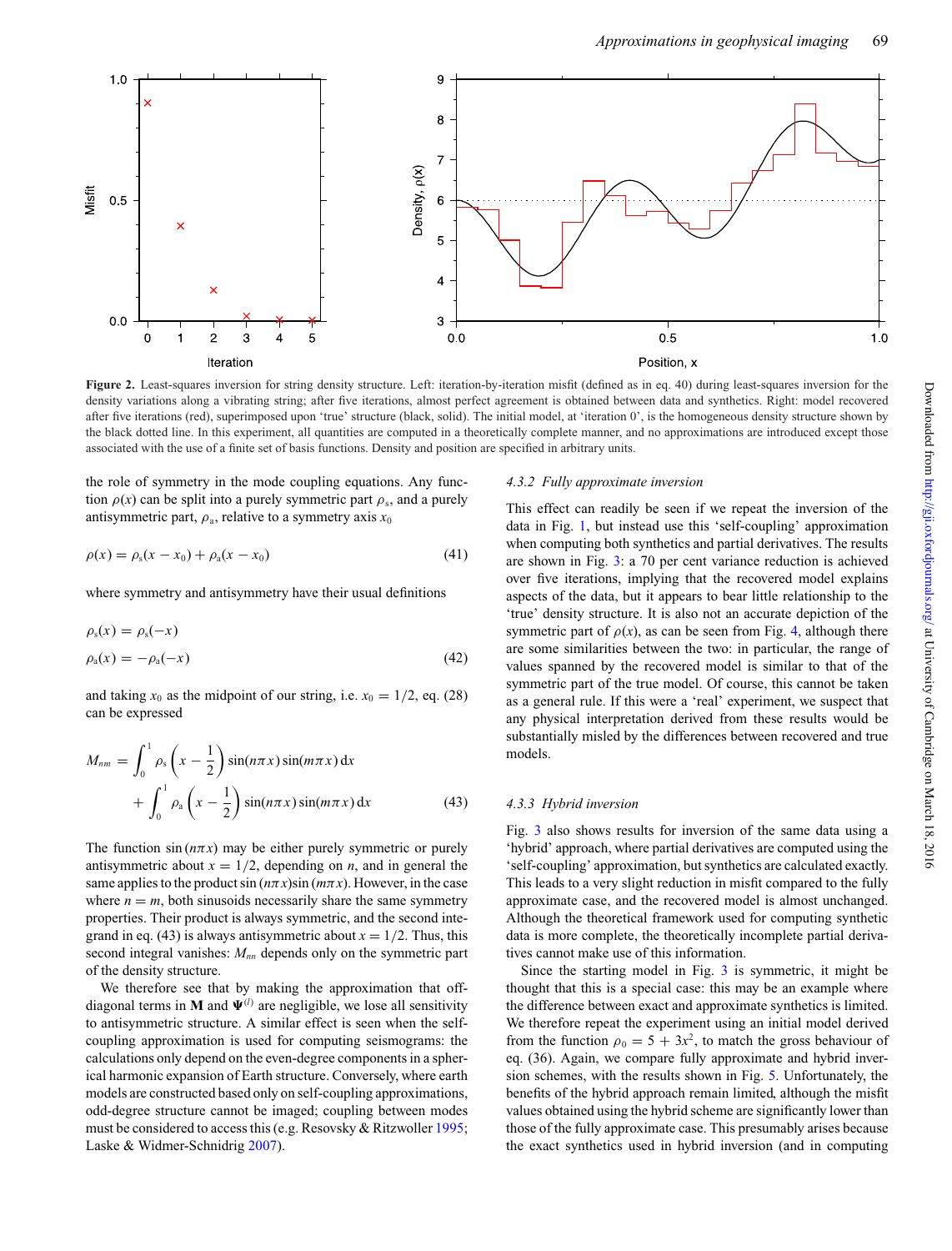<span id="page-11-0"></span>

<span id="page-11-1"></span>Figure 3. Comparison between fully approximate and hybrid inversion; compare Fig. [2.](#page-10-0) Left: iteration-by-iteration misfit for fully approximate (red crosses) and hybrid (blue circles) inversion of the data given in Fig. [1,](#page-9-0) adopting the 'self-coupling' approximation described in Section 4.3. Right: recovered models after eight iterations of the fully approximate (red) and hybrid (blue) inversion schemes. The initial model is given by the black dotted line; the black solid line represents the 'true' model used when generating the data. It is evident that the use of a more complete synthetic calculation does not significantly alter the recovery.



**Figure 4.** Symmetric (red) and antisymmetric (blue) parts of  $\rho(x)$  (eq. 36). The symmetry axis is taken to be  $x = 1/2$ .

the corresponding misfit) incorporate the antisymmetric part of the density structure, which is lost to the approximate synthetics. However, the approximate derivatives remain largely unable to access this information.

#### **4.4 An alternative approximation: neglecting attenuation**

To explore whether these effects are specific to the case of 'selfcoupling', we consider making a different approximation, whereby we neglect the effects of attenuation. Setting  $\alpha = 0$ , we solve eq. (35) allowing coupling between all modes, and attempt to determine the string's density structure from the data in Fig. [1.](#page-9-0) Again, we use the term 'fully approximate' inversion to imply that attenuation is neglected for both synthetics and partial derivatives; hybrid inversion uses the correct value of  $\alpha$  in computing synthetics, but  $\alpha = 0$  for partial derivatives. Results are shown in Fig. [6.](#page-12-1)

In this case, the results of hybrid inversion can probably be regarded as an improvement over those obtained in the fully approximate setting. This assessment is not wholly objective: we do not attempt to quantify the quality of recovered models, which is likely to be application-specific. However, inspection of Fig. [6](#page-12-1) shows that the fully approximate algorithm significantly overestimates the amplitude of the minimum and maximum density anomalies. The effect is still present in the hybrid case, but is much less pronounced. Elsewhere, neither model perfectly represents the true structure, and it is not obvious that one is consistently better than the other. Nevertheless, the misfit values obtained during hybrid inversion are much improved over those when approximate synthetics are used.

#### *4.4.1 Geometrical considerations*

In order to illustrate one perspective on why a hybrid approach brings greater benefits in conjunction with the 'non-attenuating' approximation than the 'self-coupling' approximation, we turn to consider geometrical factors. In Section 3.1.1, we argued that any change to the forward calculation can only impact inversion results to the extent that it lies within the image space of the inverse operator. For the case of hybrid inversion, Section 3.2.3—and specifically, eq. (17)—indicates that any benefits must be driven by the quantity  $\Delta_{i+1}^{\text{fwd}} = S_{h_i}^{-g}(\mathbf{s}(\mathbf{h}_i) - \mathbf{t}(\mathbf{h}_i))$ , where  $S_{h_i}^{-g}$  represents the approximate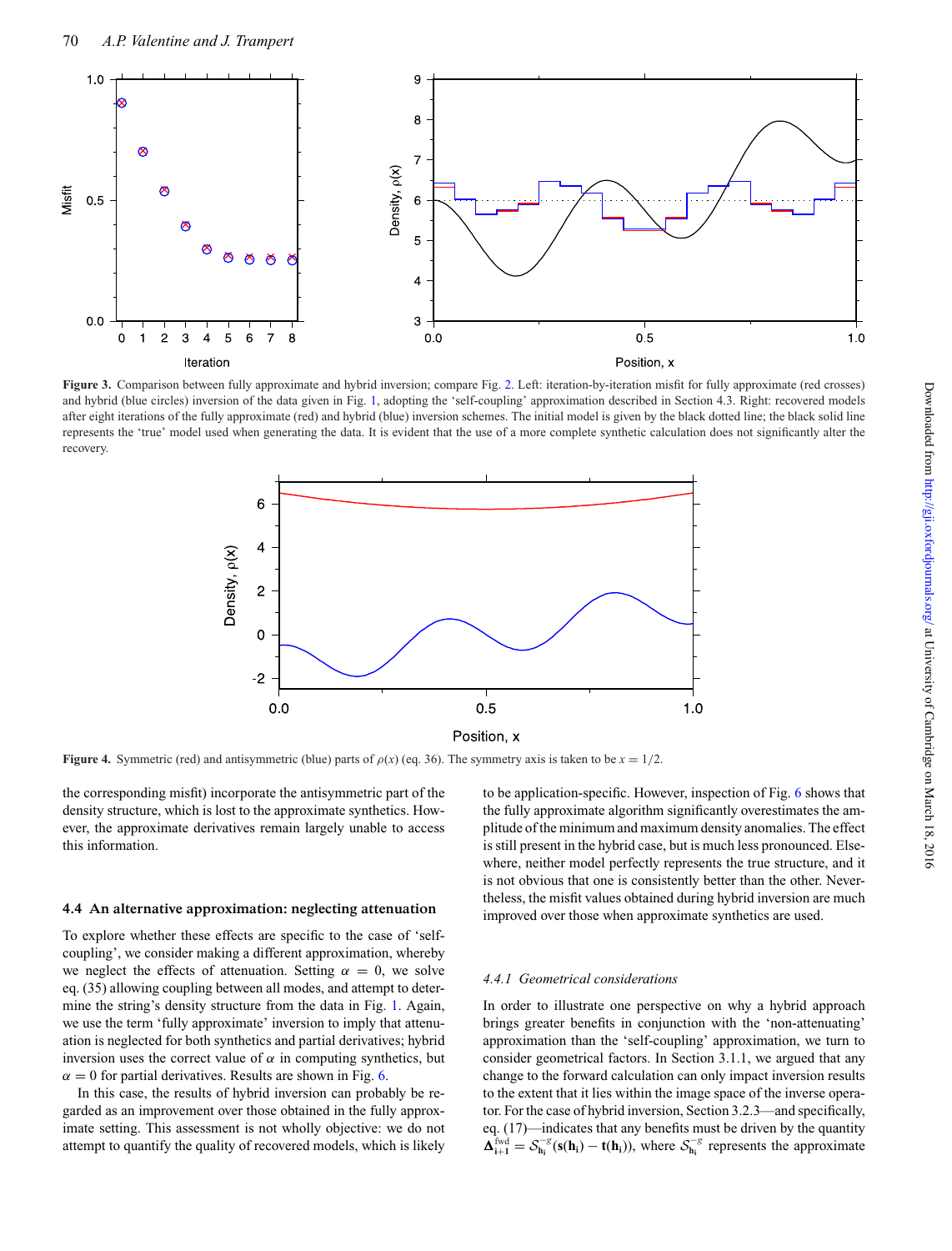<span id="page-12-0"></span>

**Figure 5.** Comparison between fully approximate and hybrid inversions, non-uniform initial model. See also Figs [2](#page-10-0) and [3.](#page-11-0) Left: misfit evolution for fully approximate (red crosses) and hybrid (blue circles) inversion of the data in Fig. [1.](#page-9-0) Right: recovered models for fully approximate (red) and hybrid (blue) schemes, after eight iterations; again, the 'self-coupling' approximation was used. Inversion began with a non-uniform model (black, dotted); the true model is represented by the black solid line. The model obtained via hybrid inversion appears to give a much lower misfit than that in the fully approximate case, yet there is little difference between results.

<span id="page-12-1"></span>

<span id="page-12-2"></span>**Figure 6.** Comparison between hybrid and approximate inversions, attenuation neglected. Compare especially Fig. [3;](#page-11-0) note that vertical axes are considerably extended relative to previous plots. Left: misfit evolution for fully approximate (red crosses) and hybrid (blue circles) inversion, where the 'approximation' involves ignoring the effects of attenuation (i.e. assuming  $\alpha = 0$ , but otherwise solving eq. (30) exactly). Right: recovered models after eight iterations of fully approximate (red) and hybrid (blue) inversion. Also shown are the true model (black, solid) and the initial model (iteration 0; black, dotted).



Figure 7. Geometrical relationships between approximate inverse operators and omitted forward physics. Sketch of relationship between the data-space singular vectors of the (approximate) inverse operator ('Operator'), and the difference between exact and approximate synthetics. Lines are constructed by computing the angle between this difference and the *i*th singular vector (θ*i*, eq. 44), and scaling line length according to the corresponding singular value. Red denotes 'self-coupling' approximation (Section 4.3), while black denotes the 'non-attenuating' case (Section 4.4). See Section 4.4.1 for more detailed explanation.

inverse operator,  $s(h_i)$  is the approximate synthetics and  $t(h_i)$  the exact synthetics. If the 'improvement' associated with exact synthetics,  $(s(h_i) - t(h_i))$ , does not lie in the subspace accessible with the imaging operator,  $S_{h_i}^{-g}$ , it cannot influence inversion results. Fig. [7](#page-12-2) illustrates that this situation arises to a greater extent for

the 'self-coupling' approximation than for the 'non-attenuating' approximation.

We use  $A_s$  to denote the matrix of partial derivatives evaluated for model  $h_i$  using the 'self-coupling' approximation and  $A_n$  for the 'non-attenuating' approximation. To simplify comparisons, we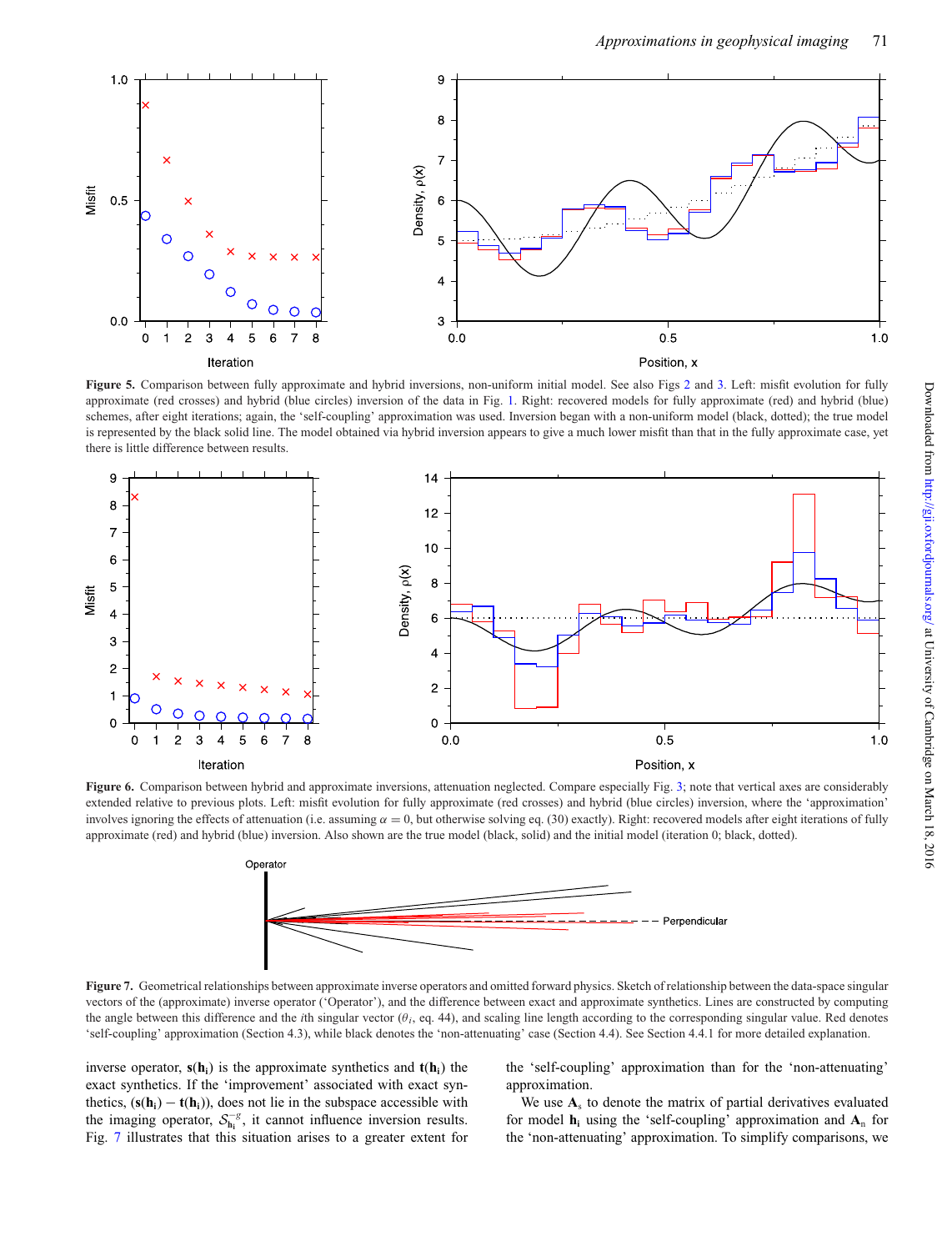choose  $h_i$  to be the uniform initial model,  $\rho_0$ . The inverse operators,  $S_{\mathbf{h}_i}^{-g}$ , are constructed as in eq. (4), with regularization  $\mathbf{D} = 0.1\mathbf{I}$ (as already described). Each inverse operator can be expressed using an SVD, as in eq. (5). In the present case, we have  $L = 20$ model parameters, and thus at most *L* non-zero singular values. For the 'self-coupling' case we denote these by  $\{\sigma_1^{(s)}, \sigma_2^{(s)}, \ldots, \sigma_L^{(s)}\}$ , with corresponding right-singular vectors  $\{v_1^{(s)}, v_2^{(s)}, \ldots, v_L^{(s)}\}$ . Note that since we are constructing the SVD of the inverse operator, these vectors lie in the data space. For the operator in the 'nonattenuating' case, the equivalent (but non-identical) quantities are denoted  $\{\sigma_1^{(n)}, \sigma_2^{(n)}, \ldots, \sigma_L^{(n)}\}$  and  $\{\mathbf{v}_1^{(n)}, \mathbf{v}_2^{(n)}, \ldots, \mathbf{v}_L^{(n)}\}$ . For notational brevity, we introduce  $e^{(s)} = s(h_i) - t(h_i)$  to represent the difference between exact and approximate synthetics when **s** is calculated using the 'self-coupling' approximation and  $e^{(n)}$  for the equivalent quantity in the 'non-attenuating' case.

With these quantities defined, it is straightforward to compute the angle between any singular vector of the inverse operator and the forward-modeling error eliminated by switching from approximate to exact calculations,

$$
\theta_i^{(s,n)} = \arccos\left(\frac{\mathbf{v}_i^{(s,n)} \cdot \mathbf{e}^{(s,n)}}{\sqrt{\mathbf{e}^{(s,n)} \cdot \mathbf{e}^{(s,n)}}}\right),\tag{44}
$$

where we have noted that the singular vectors are, by definition, normalized. The closer these angles are to a right angle, the less the influence on inversion results. Fig. [7](#page-12-2) sketches these quantities in the 2-D plane for the two cases, with the 'self-coupling' approximation in red; the length of each line is determined by the corresponding singular value. It is evident that in the 'self-coupling' case,  $e^{(s)}$  is almost orthogonal to the hyperplane defined by the imaging operator, so that there is little difference in result between fully approximate and hybrid inversions. When the 'non-attenuating' approximation is used,  $e^{(n)}$  is somewhat less orthogonal to the operator, and there is greater benefit associated with a change to using exact synthetics. Thus, our experimental observations of relative algorithmic performance are in accordance with the theoretical considerations described in Section 3.

#### **5 CONCLUDING REMARKS**

In this paper, we have set out a fairly general statement of linearized inverse theory, and described how differences between two iterative inversion algorithms manifest themselves in the recovered images. This can be used to assess how particular choices or assumptions such as on model parametrization, data processing, or the theoretical basis for performing calculations—affect results. This may be used to understand why two images that purport to describe the same system are not identical, permitting a more principled approach to interpretation. Alternatively, one can compare a specific imaging framework to an idealized algorithm in which no approximations or assumptions need be made. Again, this may assist interpretation, by providing insight into any distortions or limitations in recovered models. This knowledge, in turn, can enable the optimization of the imaging process itself.

Our analysis identifies three factors that contribute to image differences (as in eq. 9): differences between the forward and inverse operators used; the fact that two iterative algorithms may follow distinct paths through model space; and effects arising from the (typically) imperfect resolution of the imaging operators. If one chooses to compare two specific imaging algorithms, all operators will be known, and the relative contributions of these terms can be quantitatively assessed. However, any insights may not apply beyond the particular comparison performed. In the present work, we have adopted a more abstract approach, and explored some general properties of linearized inversion.

Taking such a general approach, the relative performance of two imaging algorithms can be understood in terms of the different null and image spaces of the various operators involved. In particular, it is important to recognize that even 'small' changes to these operators can nevertheless generate substantial changes to these subspaces especially where they are defined in high-dimensional spaces and where the null space is large compared to the image space. Both of these conditions are the norm in many geophysical inverse problems. This can lead to counter-intuitive effects: an approximation that seems 'small' in magnitude may nevertheless substantially alter the geometric relationship between operators, and therefore generate a larger effect on the recovered image than might otherwise be supposed.

A case in point is the concept of 'hybrid' inversion, where an accurate but expensive forward calculation is used in combination with an inverse operator obtained more cheaply, using approximations. It is typically assumed that the accuracy of the recovered image is primarily influenced by the accuracy of the forward code, and thus that hybrid inversion will yield a high-quality model. However, it is clear that this is not—as a general statement—true. We see no reason to suppose that approximations in the inverse operator are necessarily less important than those in the forward operator, unless this can be justified in a specific case by reference to the particular approximations envisaged. It is also noteworthy that physically motivated approximations will often have strong geometrical effects upon the imaging operators, substantially altering their null and image spaces. It is therefore quite possible for many of the 'benefits' of the accurate forward model to lie in the null space of the approximate imaging operator, and to be lost. Such behaviour is clearly seen in the example presented in Section 4, where use of a hybrid approach does not lead to a markedly better model, despite significant improvements in data fit. We emphasize that we are not arguing that hybrid approaches should be entirely discredited: in some circumstances they may lead to higher quality models. However, such a claim must be substantiated through analysis of the specific approximations that are being made (or avoided).

In recent years, geophysicists have benefited immensely from advances in data quality and quantity, and in the theoretical completeness of available computational codes. This has enabled the production of models with increasingly high apparent resolution, yet two representations of the same system rarely agree at a detailed level. Some portion of these differences represent the inherent uncertainties associated with attempting to represent a physical system from noisy, incomplete measurements. The remainder arise from subtle differences in how the 'imaging problem' has been posed in each case. Understanding and quantifying these two effects is vital if models are to be interpreted properly. Indeed, one might reasonably question the value in producing ever-more-detailed models without first reconciling or explaining such discrepancies; all experience suggests that the problem will only become more pronounced as detail increases. The framework presented here may offer one route toward tackling these questions, although it is clear that much remains to be done.

This paper has focused exclusively on linearized inverse theory, whereby imaging algorithms are framed in terms of linear algebra, and where each iterative improvement in the model is constructed by assuming a linear relationship between observables and parameters until a single optimal solution is found. This may not be appropriate in all cases: non-linearities in the true forward problem may result